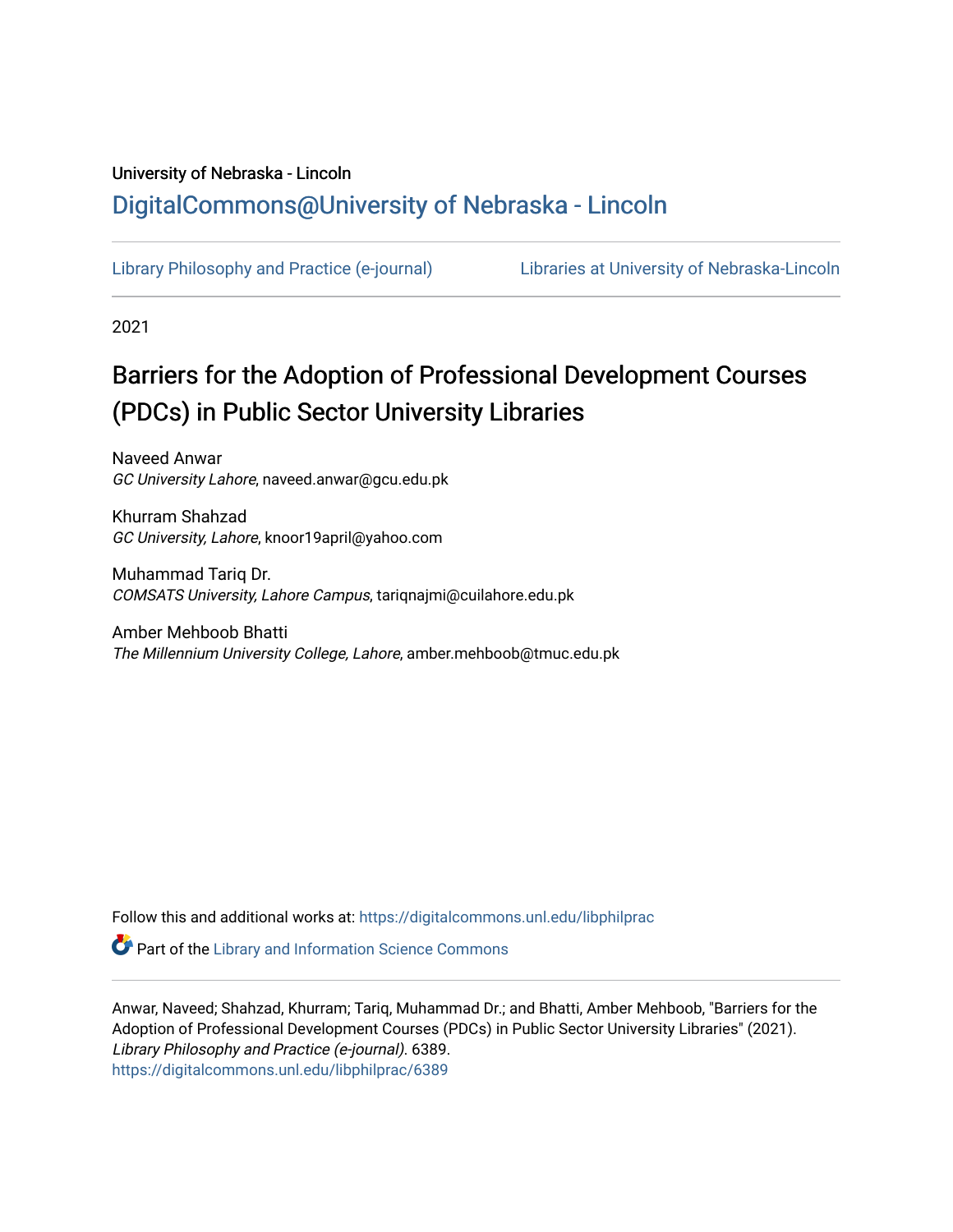## **Barriers for the Adoption of Professional Development Courses (PDCs) in Public Sector University Libraries**

- 1. \*Naveed Anwar, Librarian, GG University Lahore, Pakistan E-mail: **naveed.anwar@gcu.edu.pk** (Corresponding Author)
- 2. Khurram Shahzad, Senior Librarian, GC University Lahore, Pakistan Ph. D. Scholar (LISc.), IUB E-mail: **[knoor19april@yahoo.com](mailto:knoor19april@yahoo.com)**
- 3. Dr. Muhammad Tariq, COMSATS University, Lahore Campus E-mail: [tariqnajmi@cuilahore.edu.pk](mailto:tariqnajmi@cuilahore.edu.pk)
- 4. Amber Mehboob Bhatti, Head; Library & Research Centre The Millennium University College, Lahore E-mail: [amber.mehboob@tmuc.edu.pk](mailto:amber.mehboob@tmuc.edu.pk)

## **ABSTRACT**

#### **Objective:**

The purpose of the study was to explore the major problems of Library Professionals working in the academic libraries of public sector universities regarding participation in Professional Development Courses (PDCs).

#### **Methodology:**

Public sector Universities affiliated with Higher Education Commission (HEC) Pakistan, located in Lahore, Pakistan were the target population. The Census sampling technique was adopted to accomplish the objectives of the conducted study. 67 respondents participated in the study. A quantitative research technique was used in the study. A selfcreated questionnaire was used to collect the data.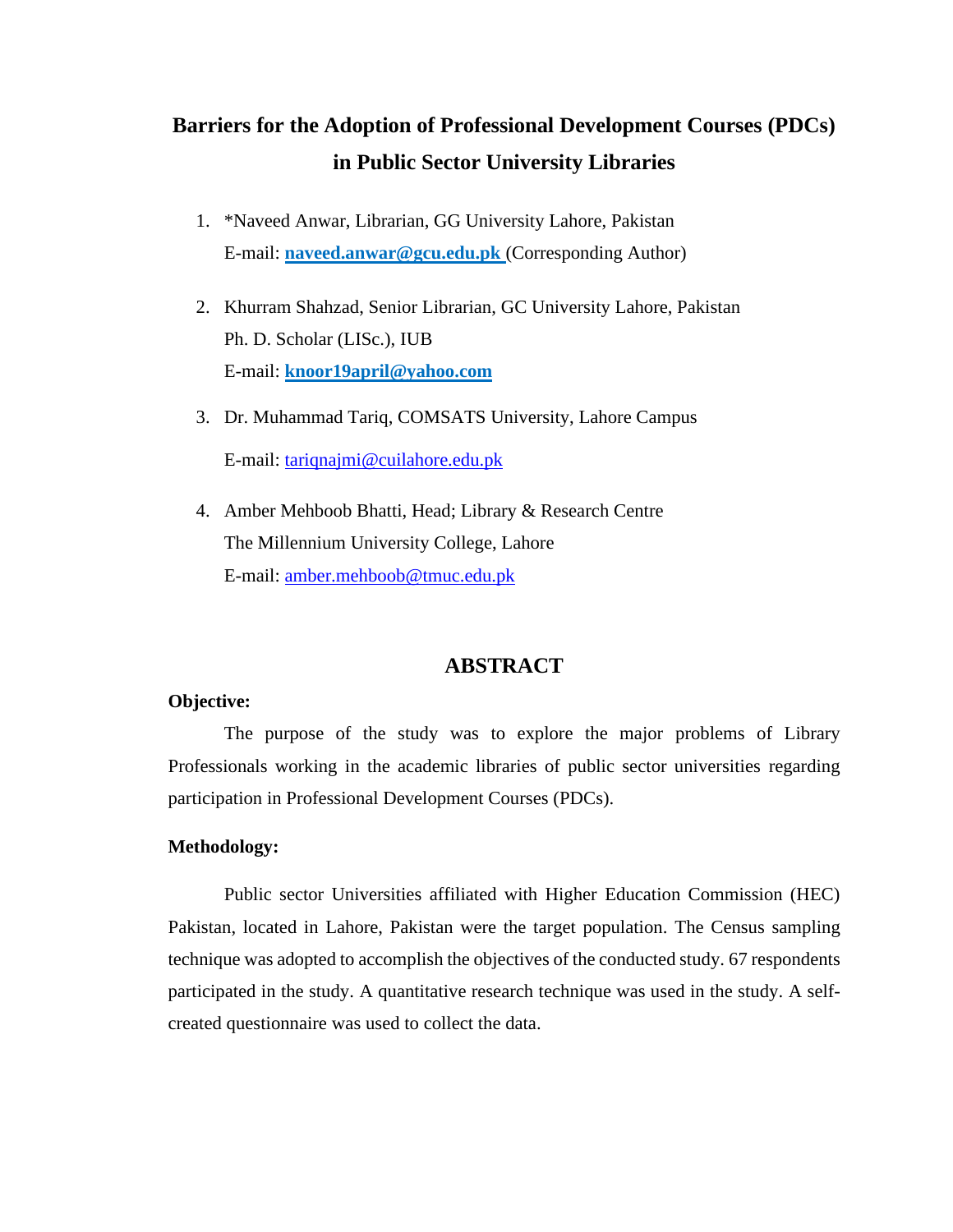#### **Key Findings:**

The findings of the study revealed that a good number of respondents were willing to participate in development activities. But, due to numerous hurdles included shortage of library staff, poor allocation of budget for development activities and non-interesting attitude of organizational administration towards the professional development of Library professionals were the major barriers towards professional development activities.

#### **Rationale and Significance:**

Past literature indicated that no study was conducted covering the objective of barriers in professional development. No researcher made the proper investigation in the local scenario. It was highly desired to explore the barriers in participating in professional development activities in the local context.

#### **Implication:**

This study would contribute to the professional literature. It will also assist policy makers to take initiatives for the capacity building of library professionals.

#### **Keywords:**

Professional development; Continuing professional development; Barriers in PDCs

### **BACKGROUND AND INTRODUCTION:**

 With the passage of time, every profession of the world is changing. So, to keep awareness about the updated knowledge, information, skills, and expertise about the profession must be upgraded according to the changes. Continue professional development programs are an effort to enhance the technical and technological skills, knowledge, and experience and it is gained through formal and informal education. In recent years the role of library professionals has become gradually difficult due to the changes in Information Technologies (IT). The quality of staff is affected by various factors. It includes personal attributes such as intelligence, aptitude, and commitment (Block and Kelly, 2001).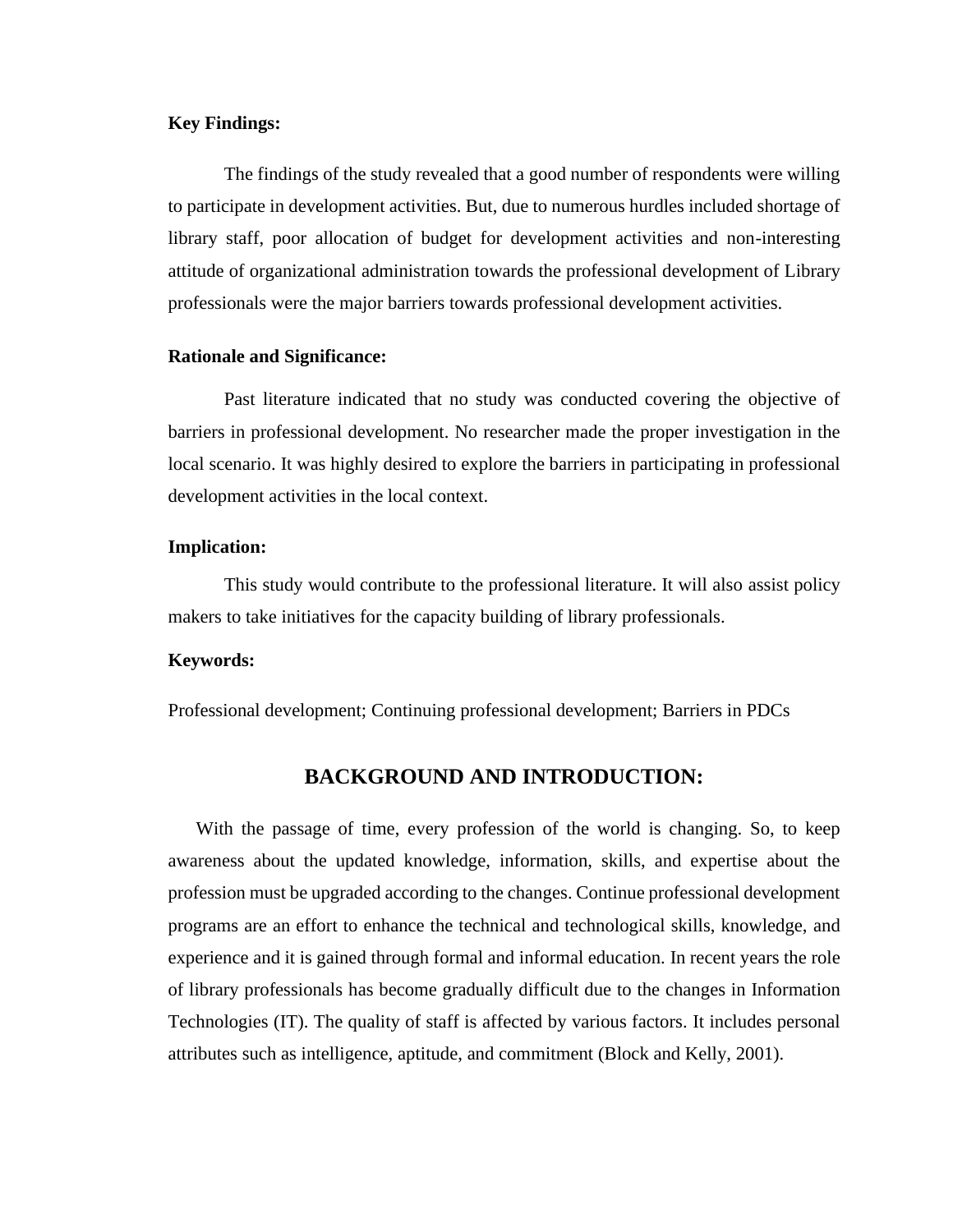The term professional development is defined as "further study undertaken during employment by a person trained and educated in a profession, sometimes at the initiative of the employer but also through voluntary attendance at conferences, workshops, seminars, or enrollment in postgraduate courses, particularly important in professions that have a rapidly changing knowledge base" (Reitz, 2004).

The skilled and high-quality staff can convert the lowliest library into excellent libraries due to the nature of operational services. Courses enable the library professionals to be aware of new possibilities and empowered by updating the old skills with the new ones. Academic libraries are playing an essential role in supporting the research goals and curriculum of the universities and without skilled library professionals, it challenges the institutions in delivering higher education. Ajeemsha and Msdhusudhan (2014) highlighted that the quality of academic libraries relies on the quality of services in academic libraries. Learning is a lifelong process and continuous activity. At present time library staff depends on information technology to provide effective services. The need for staff development activities in academic libraries does not be over-emphasized. Cobblah (2015), in the research, mentioned that training is outdated after school education, hence, the need to frequently update their professional knowledge, skills, and expertise.

 Presently in Pakistan, librarianship is suffering from various challenges of numerous types like hiring and lack of staffing, budgeting issues, technological issues, managerial issues, etc. It was noted that there is a bit lack of professional courses for the librarians to enhance their abilities and skills. Except for some prominent organizations, many libraries were not interested in the courses regarding professional development to train the library professionals of their respective libraries. There was also a problem that few organizations and associations did not follow the contents due to the non-availability of a competent and skilled trainer.

#### **RESEARCH QUESTIONS:**

The following research question was designed in light of LIS literature.

• What are the problems being faced by Library professionals for participating in Professional Development Courses (PDCs)?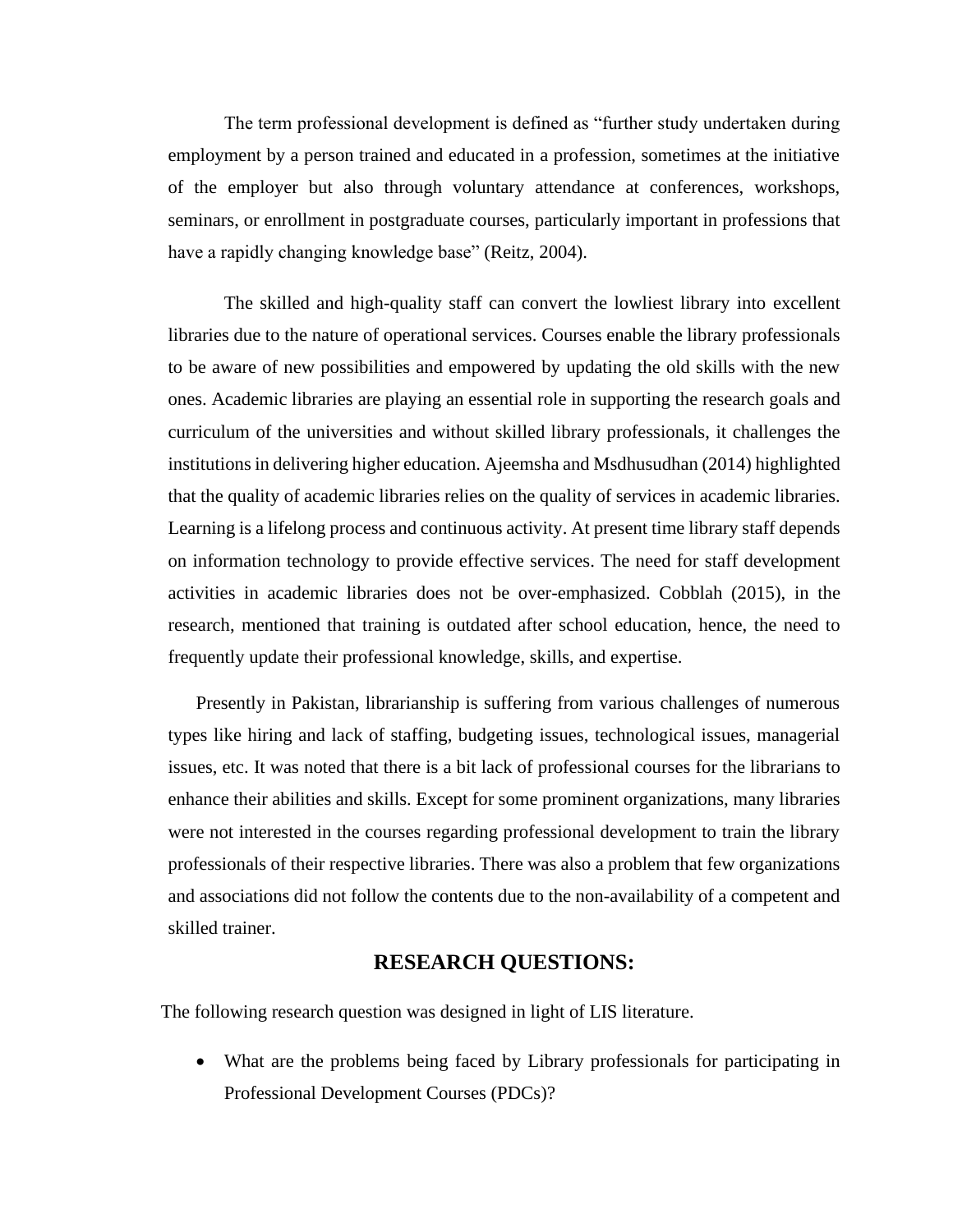• Which are the practical solutions to implement PDCs in university libraries?

#### **REVIEW OF THE RELEVANT LITERATURE:**

Library user's expectations are rapidly changing and due to these reasons, the role the librarians have converted into various designations like information professionals. In this scenario, the role of the librarians is very complex and he is trying to fulfill these expectations and learn new techniques to keep in touch with the latest technologies. As Broady-Preston (2009) explores the concepts about formal education and development programs due to changing scenarios of information. The researcher used the qualitative research approach followed by the paper analysis of selected literature. The researcher explored the professional literature about the education, training professional development of the librarians. The findings of this study revealed that there are several barriers like level of qualification, practices, and development programs. Serval factors affect the professional development courses like budget, lack of planning, low education, and library infrastructure.

Maesaroh and Genoni, (2010) explained problems in development practices for librarians working in the academic libraries of Indonesia. A survey research technique was used to collect the data from the librarians. The research found that on-the-job training, professional development, and allocation of budget for development courses would be the top priorities. It further revealed some other problems including under-developed infrastructure, a lower standard of library education, staff development plan, and poor allocation of budget. Institution problems are a major reason for participating in professional development activities. The duration of the courses and personal and family issues of the librarians are also a reason.

Thomas, Satpathi and Satpathi, (2010) demonstrated the challenges of the academic librarians and the role of associations related to the updating of the library profession. Mix methods technique was applied to collect the data via interviews and questionnaires. The findings showed that academic librarians should adopt new techniques and skills of technology development for the welfare of library users. Mathew, Baby, and Sreerekha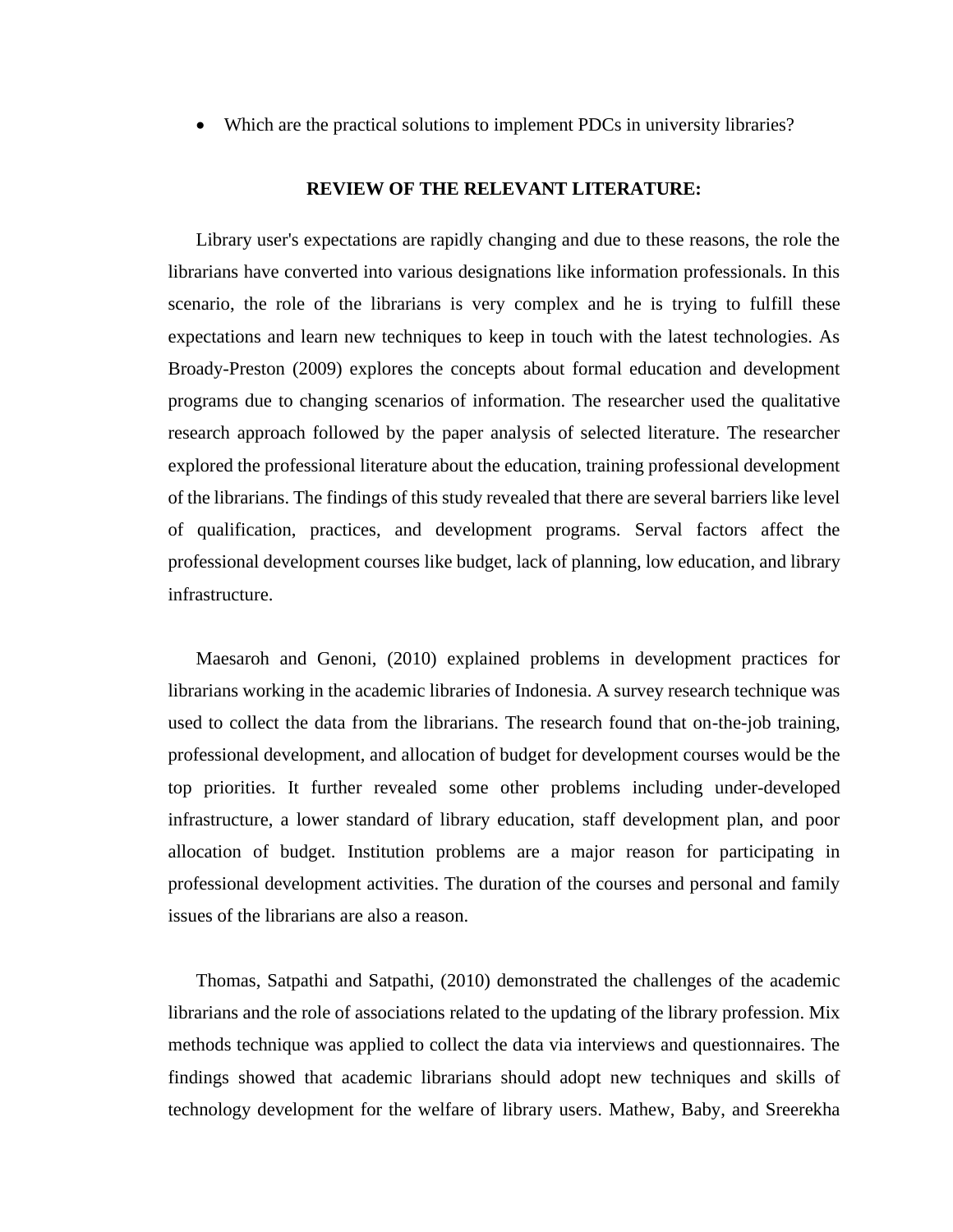(2011) claimed the problems of academic librarians in the University of Kerala to participate in professional development programs. The researchers used the quantitative research technique followed by the questionnaire. The findings of the study revealed that age, experience, and education are the common characteristics that affected the development programs. It also showed that a maximum number of library practitioners gained higher educational degrees and obtained IT courses for the suitable positions in the libraries and they had a positive attitude regarding attending the development trainings and workshops. Academic institutions and academic libraries are facing many problems but the most prominent is the financial issue. Poor allocation of the budget affects the whole library operations. For these courses, development committees play an important role in the skills, knowledge, and technical competencies of the library staff.

Sambo, Igiamoh, and Hamsetu (2014) commented that the professional development activities enabled professionals to face the challenges in academic libraries. The quantitative technique followed by the questionnaire to collect the data from librarians of the academic libraries of Nigeria. The findings of this study showed that lack of development committees, motivation from staff, and poor allocation of budget are the primary issues. This study recommended that an adequate budget would be allocated for the development program and development committees would be established within the organization.

Pakistan Library Association (PLA) is the leading professional organization for the library professionals of Pakistan. It is an active organization of librarians who solve the problems of librarianship and perform services for the development of the profession in Pakistan. Pakistan Library Association (PLA) organizes various professional development courses that address the live issues in librarianship. As Khan and Bhatti (2014) discussed the challenges and issues to librarianship in Pakistan and the role of PLA to provoke these challenges in developing librarianship in Pakistan. This study identified the problems of Pakistan Library Association (PLA) members. This particular study was undertaken having used a quantitative technique followed by the questionnaire from the members of the PLA working in the different colleges and universities in Pakistan and outside Pakistan. The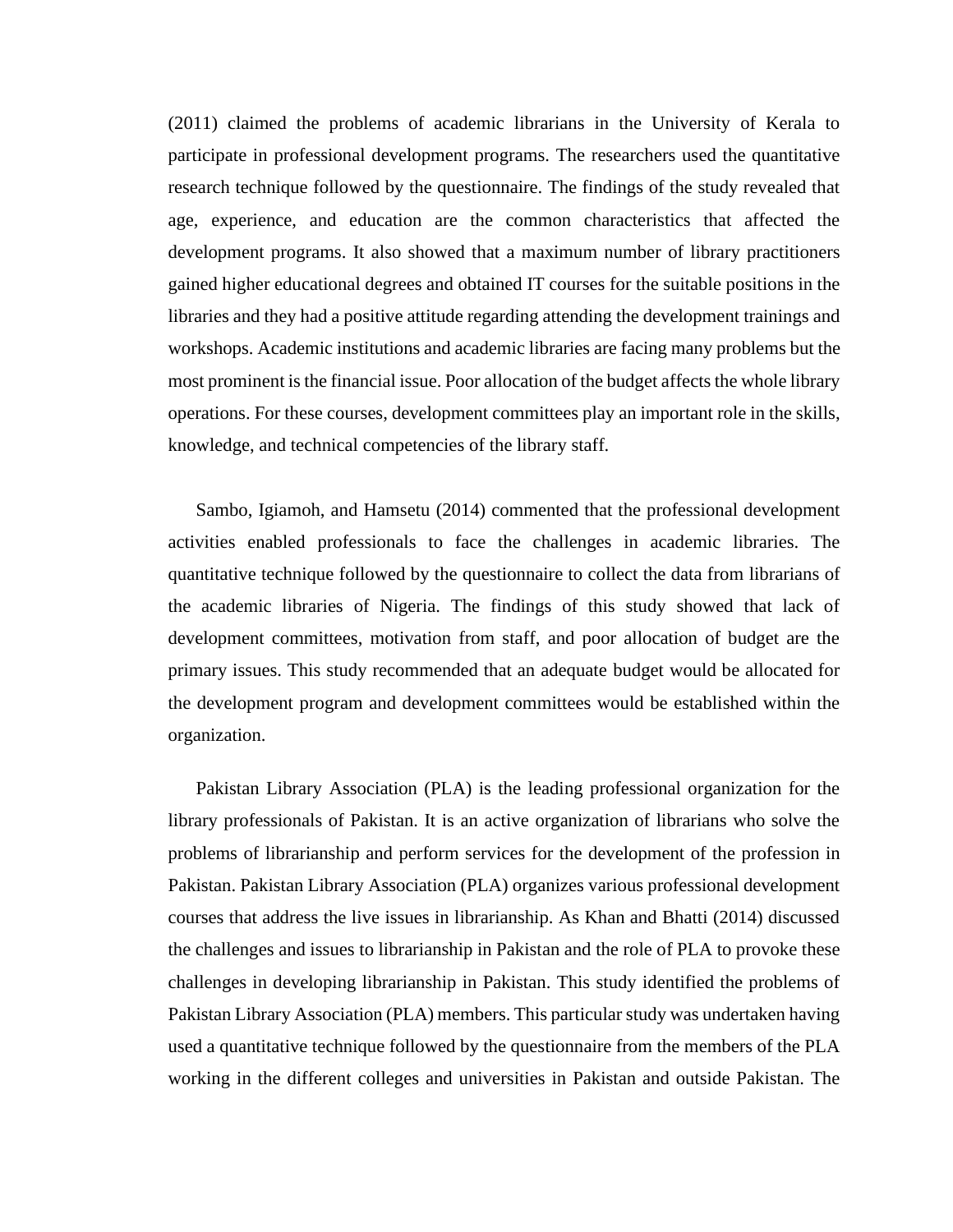findings of this study revealed that PLA needed an active role in the development of librarianship in Pakistan. The problems associated with professional development are weak infrastructure, poor allocation of finance for libraries, digitization of libraries, and formation of library standards. Electronic learning (e-learning) is a big challenge for librarians. There is still confusion in the use of electronic sources in developing countries. Although it has a benefit that everything is available with a single click but many library professionals have no knowledge that how to operate these online sources and tools. As

Anasi and Ali (2014) highlighted the perceptions of the librarians working in the academic libraries to explore the benefits and major challenges of accepting e-learning for professional development activities. The conclusion of their study showed that electronic learning had opened new ways for professional learning. The researchers further explored that e-learning had some challenges especially inadequate power supply and inadequate knowledge of how to run the e-learning tools. Asante and Alemna (2015) explored the need for development courses in Polytechnic libraries of Ghana. A mixed-methods technique was used. The findings revealed that libraries did not have development policies. Information & Communication Technology (ICT) skills are required by the librarians of the Polytechnic libraries. The productivity of the library operations would be enhanced by the motivating of staff towards development courses. The researcher gave some recommendations like development policies, orientation for the library staff, and trainings in Information Technology (IT) would increase and run the library operations of Library Management System (LMS) for the librarians working in the Polytechnic libraries to meet the technological challenges.

Poor planning in staff development creates many problems but most importantly is that it destroys the library operations as well as the goals of the organization. Ill-relevant methods for conducting development activities decrease the efficiency and productivity of the library. Many things are included in the barriers of staff development including the written development policy, non-qualified staff, favoritism in the staff by the higher authority and fewer training facilities are included. As Otsonu, et. al (2017) investigated the problems in professional development in the libraries of Benue state, Nigeria. The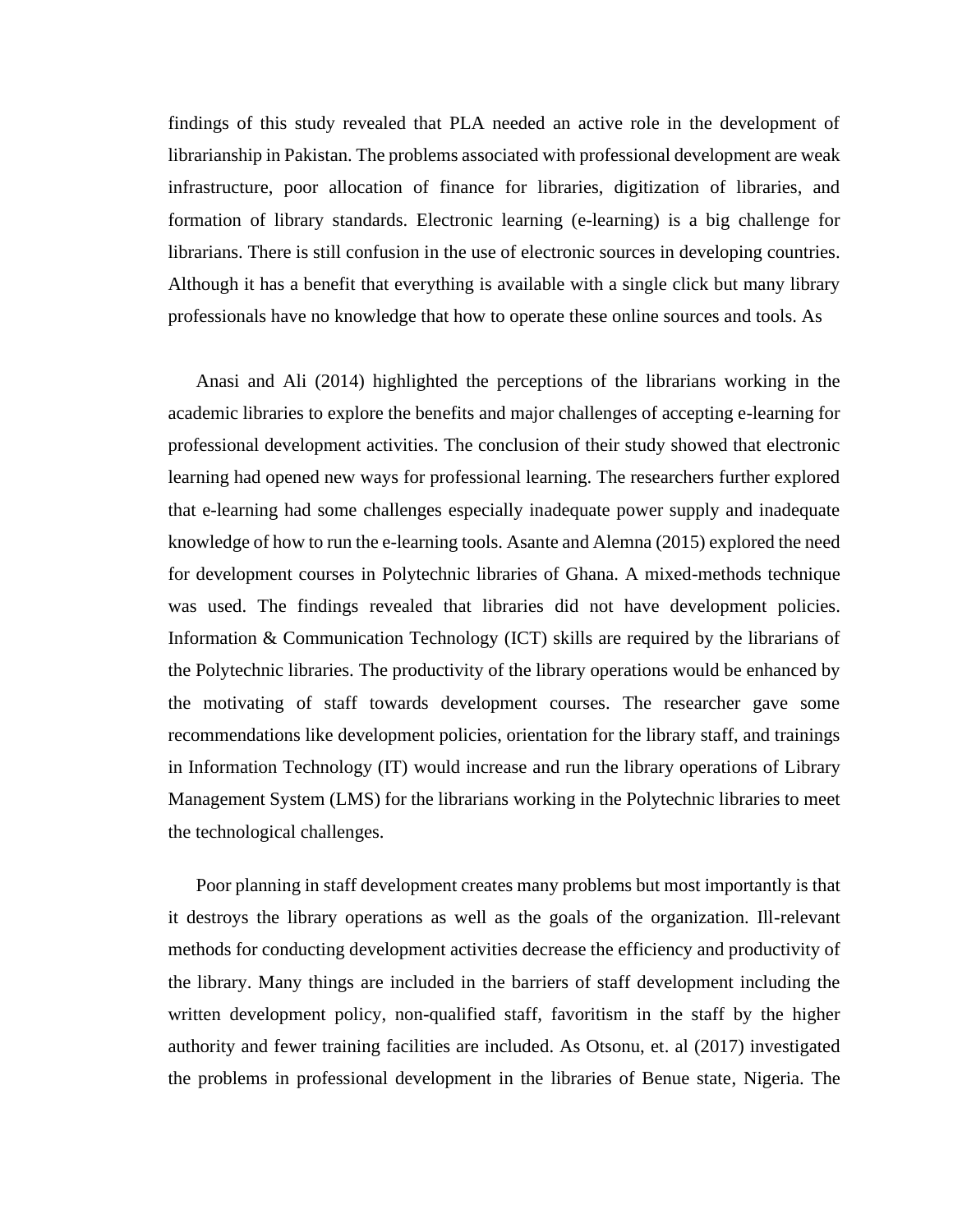quantitative technique was followed by a questionnaire to collect the data from librarians. The findings revealed that there are serval methods for staff development including a rotation at the job, coaching methods, and lectures for staff development activities. This study also explored the barriers in development courses in include lack of budget and lack of sponsored and management's discrimination against the library staff. Several professional development activities exist in the profession of library science like workshops; seminars and conferences are the most common. But one challenge is overlapping in many researches like budget allocation for development activities and lack of development policy for staff development.

Owusu (2017) explored the challenges in professional development courses available in the Polytechnic library's staff in Ghana. A quantitative approach followed by the survey method was used and library professionals and professional staff were selected as sample. The findings displayed that staff were familiar with professional development and believed that this increased the knowledge of the library practitioners. This study showed that the library professionals attended numerous types of the development programs like workshops, conferences, and seminars. He further explored the staff development activities had many challenges like financial and budgetary problems. Cobblah and Walt (2018) investigated relationship of staff development with job performance in the universities of Ghana. Results of the study revealed that there was a positive relation between staff development activities with job performance. Different types of professional programs played a vital role in the development of skills among staff. In service training was highly essential for the job professionals for enhancing skills sets and to implement creative projects for leading the organizations efficiently and more effectively. Staff members needed to avail professional learning opportunities for grooming personality and polish professional skills to perform job-operations nicely. It was also found that professional development activities improved library services as emerging technological tools were applied having grabbed required competencies after participation in PDCs. One worth mentioning finding of the research was related to special job incentives as promotions, salary-increase and other such factors also improved job performance. Alone PDCs could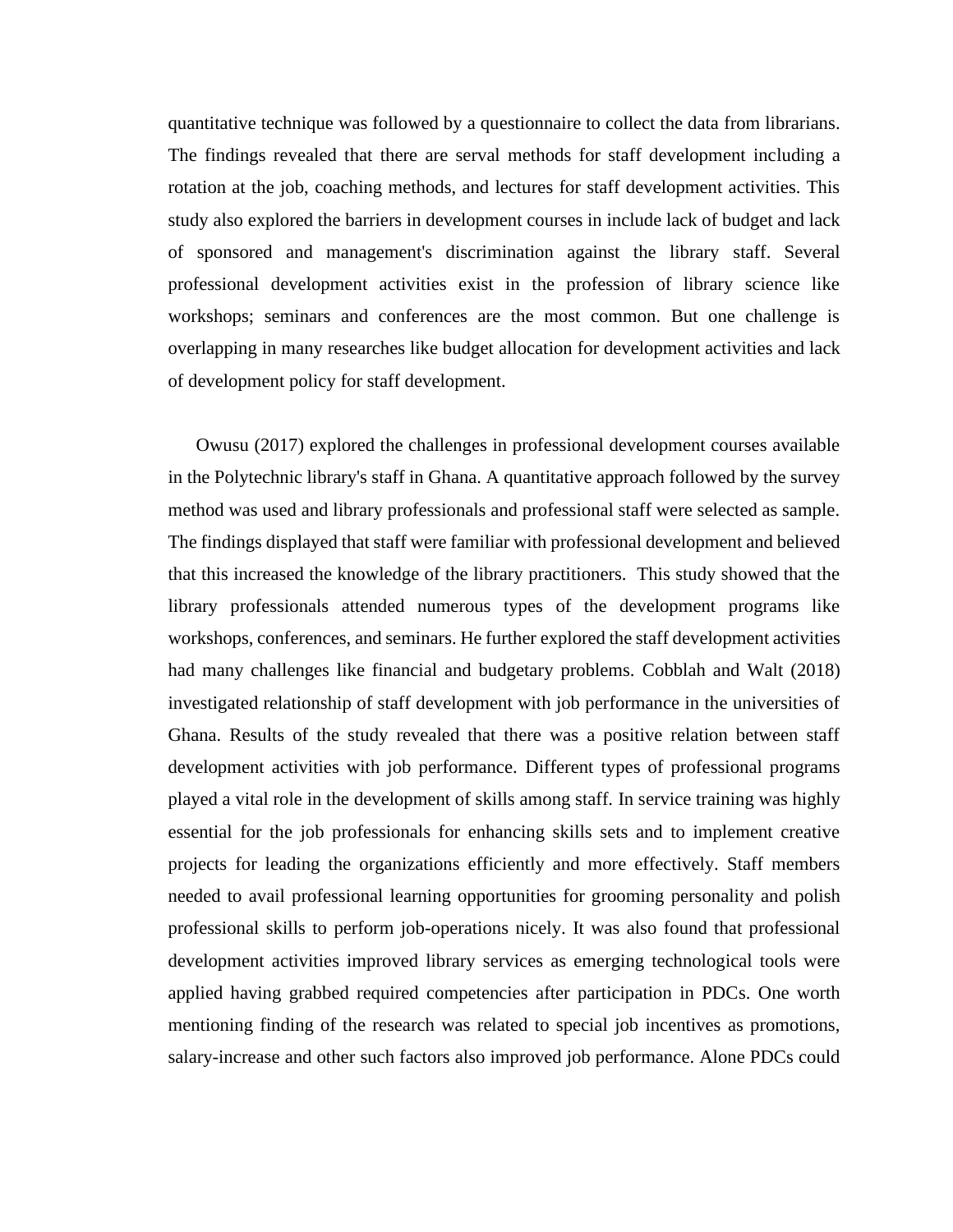not bring efficiency in work performance. Special incentives were needed too for improving job performance.

Chantal et. al (2019) stated that satisfactory services may not be provided to the students without quality courses. Professional courses play a great role for the transformation of the society. Needs of the users differ in the educational institutes so library professionals need to organize information resources and services keeping in view the ever-changing needs and demands so that a supportive role might be performed for the uplift of the institute and users might be satisfied with the delivery of quick services through the adoption of emerging technologies. Online courses needed to be formulated to facilitate the students, research scholars and faculty members of the colleges and universities. Libraries needed to play the role of community engagement centers to facilitate the society. Self determination theory needs to be applied to get fruitful results in the educational institutions. Library professionals should be motivated to bring a positive change in work and attitude so that users might be served efficiently.

Alenzuela, Cantel, and Pelena (2020) mentioned that skills for the library professionals are highly needed to transform the traditional services in librarianship. Librarians face several challenges with passage of the time. They needed to align their learning and expertise to serve the diverse users. Innovative services may not be performed without developing required skills of librarianship according to the needs of the time. Librarians should keep on developing professional competencies to carry out innovative services and redesign information resources so that users might access required material without visiting the libraries physically.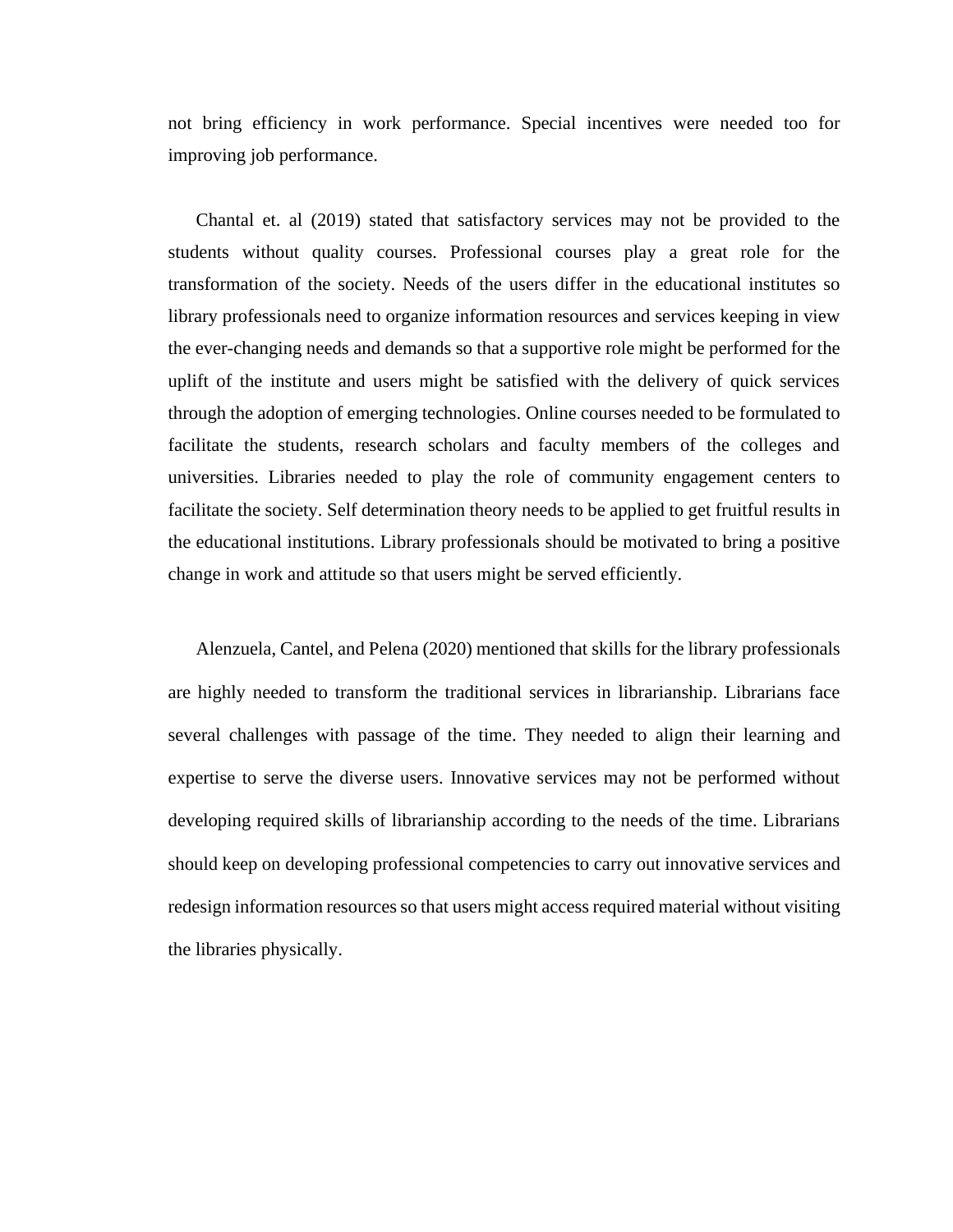#### **METHODOLOGY:**

#### **Design:**

The goal was achieved by using the quantitative research technique as quantitative research is a suitable way to test the theories and examining the relationship. A survey research method was used to conduct and meet the objectives.

#### **Population:**

The population is described as all the people and items with the same characteristics which a researcher wants to study. The population might be a geographical, social, or another unit. (Creswell, 2012). The population of the study was consisting of the librarians of the academic libraries located in Lahore and recognized by the higher education commission. The respondents of study have a master's degree in library and information science and working in the libraries of their respective universities.

#### **Sampling:**

The Census sampling technique was used as all library professionals working in public sector universities were the population of the study. 67 library professionals were the respondents of the study.

#### **Questionnaire:**

The tool of the questionnaire was formed to meet the required objectives of the study. The tool was passed through the process of reliability as well validity. The questionnaire was mailed to working library professionals of GCU, Lahore, PU Lahore, and ITU, Lahore. The Likert scale was used in the data collection tool. Kumar (2014), the Likert scale has equal attitudinal value and is important in terms of reflecting an attitude towards the issue in question. The structure of the questionnaire is consisting of different questions about barriers in professional development courses.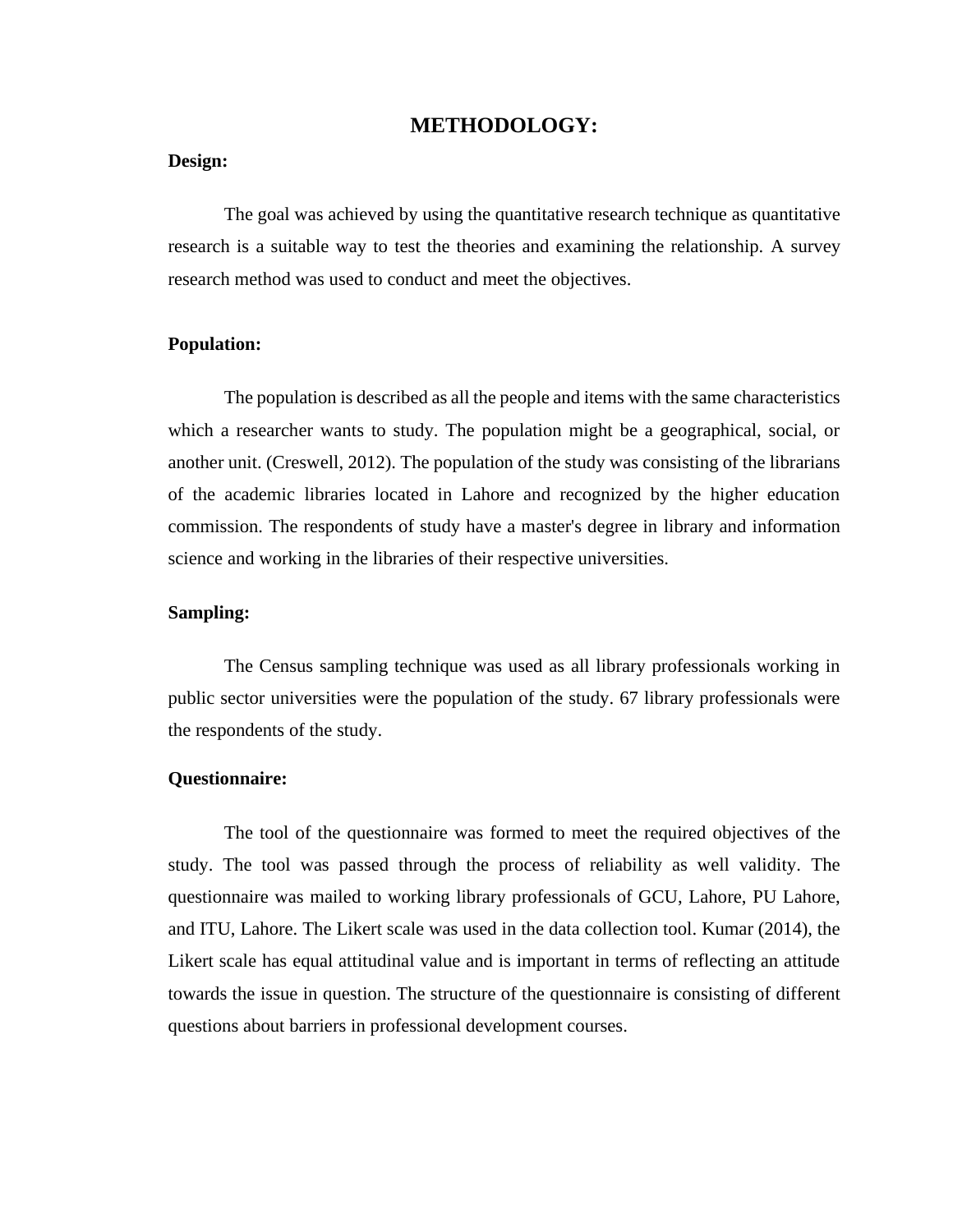#### **Pilot testing of the data collection tool:**

The questionnaire was passed through the process of pilot testing. It ensures the validity of the tool. The questionnaire was sent to the library professionals of the academic libraries of Lahore. As responses were received, coding of data was done and was entered in SPSS and test of Cronbach's alpha. The results of Cronbach's alpha were 0.935.

#### **Data collection process**

The researchers prepared a list of respondents consisting of the library professionals and distributed a questionnaire along with a cover letter through personal visits. A telephonic appointment before a personal visit was taken from the participant as per his/her convenience. The researcher tried to collect data personally by visiting. The participants gave back the questionnaire after few times by hand. The response rate was 100%. Follow-up calls are also made for the quick response of the questionnaires.

#### **Data analysis:**

After collecting and cleaning of data, researchers analyzed the data by using a Statistical Package for Social Sciences (SPSS) version 24. Afterward completion of the data collection, quantitative data were analyzed and tabulated for interpretation. Statistical analyses were performed using IBM SPSS (Statistical Package for the Social Sciences). For an appropriate explanation of data, some other statistical features such as forms and graphs were drawn to elaborate the results properly. Different methods of descriptive statistics like mean, mode, and median were used. Various simple statistical procedures are used in the data analyses.

Following Figure 1.0 shows research methodology that was followed to conduct the study: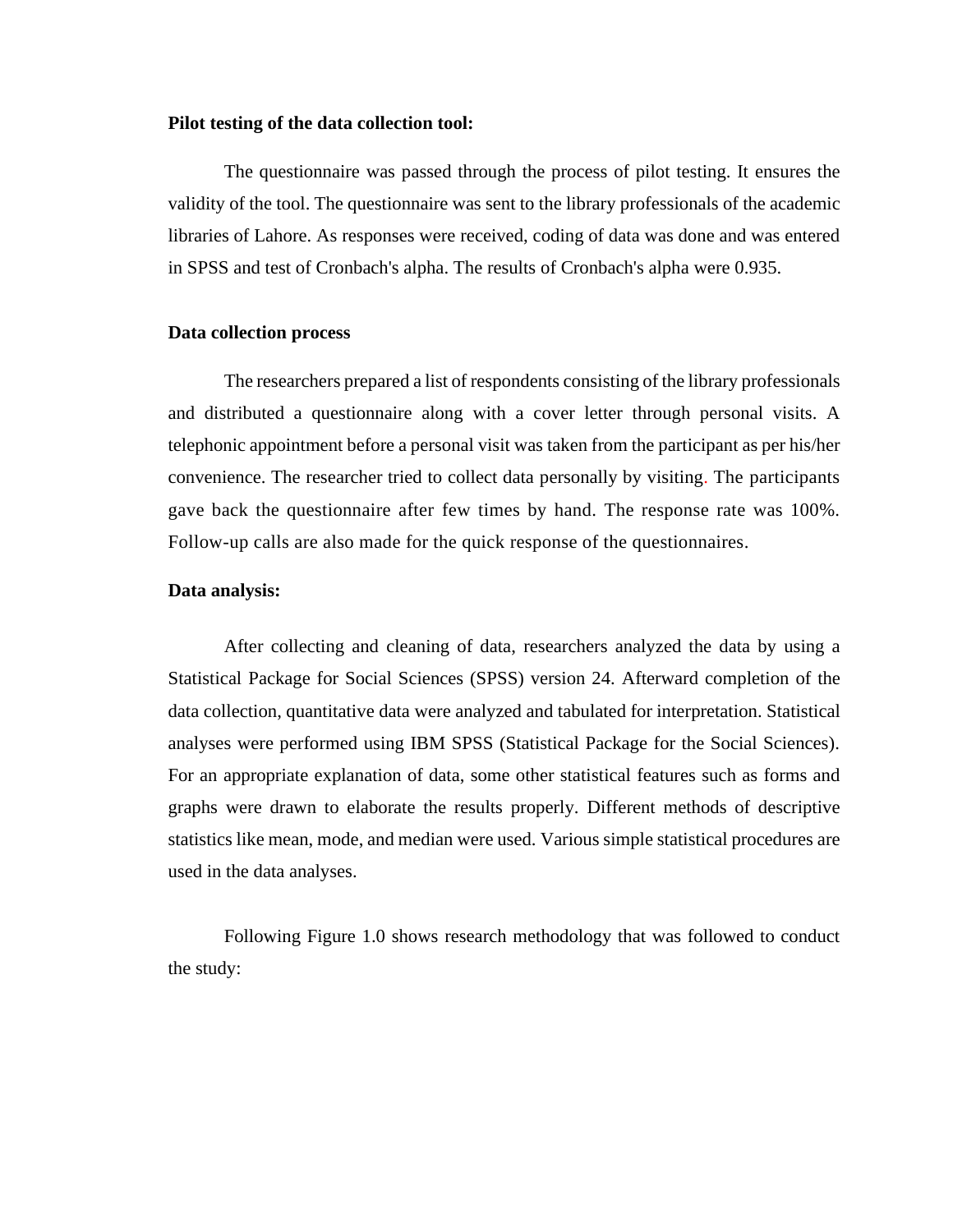## **Figure 1.0** *Research Methodology*

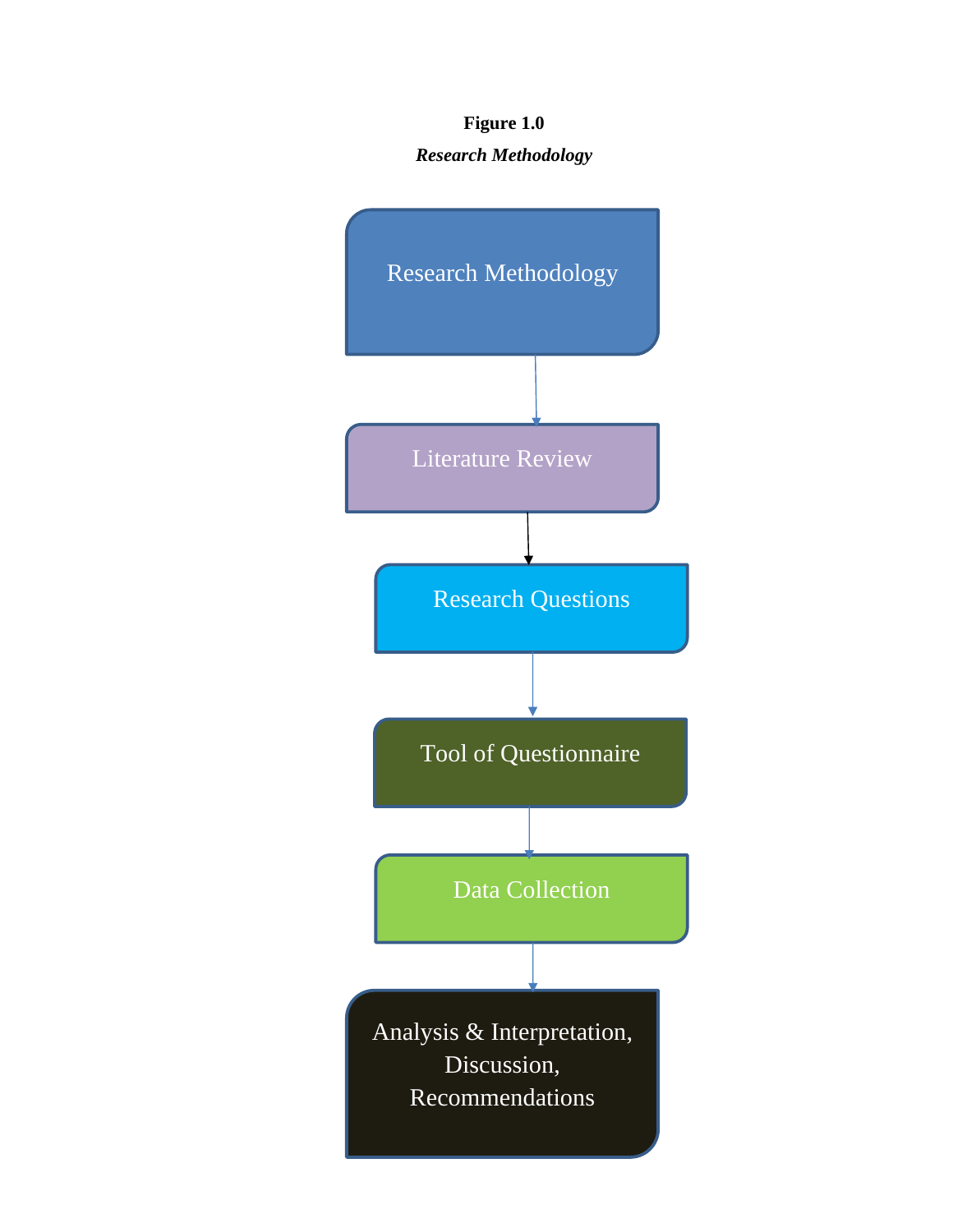### **ANALYSIS OF THE GATHERED DATA AND INTERPRETATION:**

#### **Participants' Gender**

Sixty-seven (67) library professionals contributed to this research out of 69. The acquired results show that majority of the participants were males who were 39 (58.2%) in number. Twenty-eight (41.8%) respondents were females. The frequency distribution of the respondent's gender is presented in Table 1.

| <b>Frequency distribution of respondents' gender</b> |                  | $N=67$         |
|------------------------------------------------------|------------------|----------------|
| <b>Gender</b>                                        | <b>Frequency</b> | <b>Percent</b> |
| Male                                                 | 39               | 58.2%          |
| Female                                               | 28               | 41.8%          |
| Total                                                |                  | 100.0%         |

**Table 1**

#### **Respondents' Ages**

Librarians were asked to mark their age groups. Ages ranged from 21 to above fifty. Acquired results show that twelve (17.91%) respondents were between 21 to 30. Thirtyfive (52.2%) respondents were aged between the ranges of 31 to 40. Seventeen (25.37%) respondents were between 41 to 50 while three (4.48%) were more than 50 years.

| <b>Frequency distribution of respondents' Age</b> |                  | $N=67$         |  |
|---------------------------------------------------|------------------|----------------|--|
| <b>Age Group</b>                                  | <b>Frequency</b> | <b>Percent</b> |  |
| $21 - 30$                                         | 12               | 17.9%          |  |
| 31-40                                             | 35               | 52.2%          |  |
| $41 - 50$                                         | 17               | 25.4%          |  |
| More Than 50                                      | 3                | 4.5%           |  |
| Total                                             | 67               | 100.0%         |  |

**Table 2**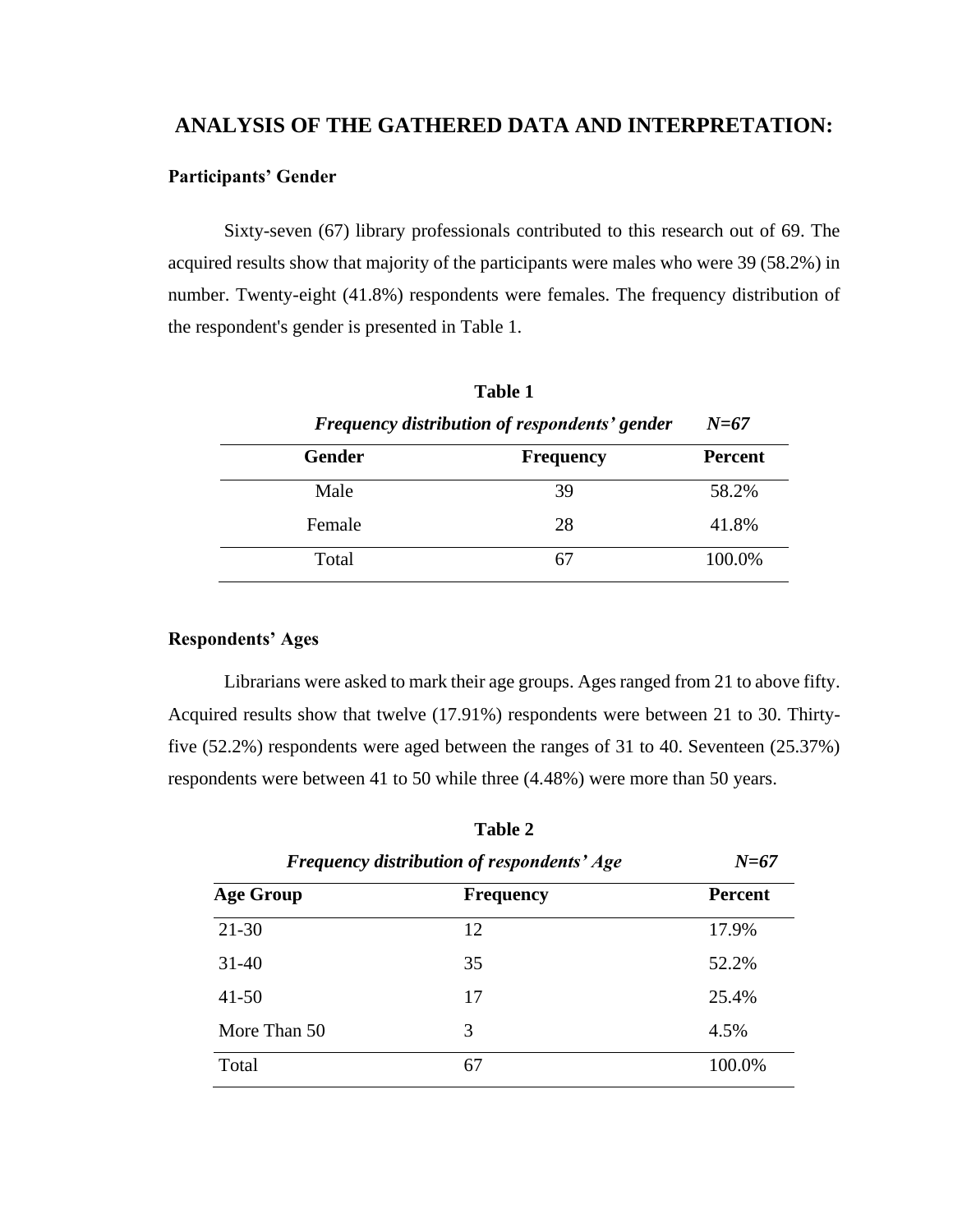#### **Barriers to Adopt Professional Development Courses**

The librarians were asked to give an opinion regarding barriers being faced by them to participate in professional development courses. They were given different statements which revealed their perception about barriers in participating in professional development courses.

#### **Poor Allocation of Budget for Development Programmes**

 The librarians were requested to reveal opinions regarding poor allocation of budget for development programs. 5 (7.5%) disagreed with the statement, 13 (19.4%) were neutral, 42 (62.7%) agreed while 7 (10.4%) were strongly agreed.

| <b>Statement</b>         | <b>Frequency</b> | <b>Percent</b> |
|--------------------------|------------------|----------------|
| <b>Strongly Disagree</b> | $\boldsymbol{0}$ | 0.0%           |
| Disagree                 | 5                | 7.5%           |
| Neutral                  | 13               | 19.4%          |
| Agree                    | 42               | 62.7%          |
| <b>Strongly Agree</b>    | 7                | 10.4%          |
| Total                    | 67               | 100.0%         |

*Poor Allocation of Budget for Development Programmes N=67*

**Table 3**

*Note:* 5=Strongly Agree, 4=Agree, 3= Neutral, 2=Disagree, 1=Strongly Disagree

#### **Inadequate Education Provided by Library Schools**

 The librarians were requested to show opinions about the education provided by library schools. 1 (1.5%) was strongly disagreed, 14 (20.9%) were disagreed, 15 (22.4%) were neutral, 31 (46.3%) agreed while 6 (9.0%) were strongly agreed.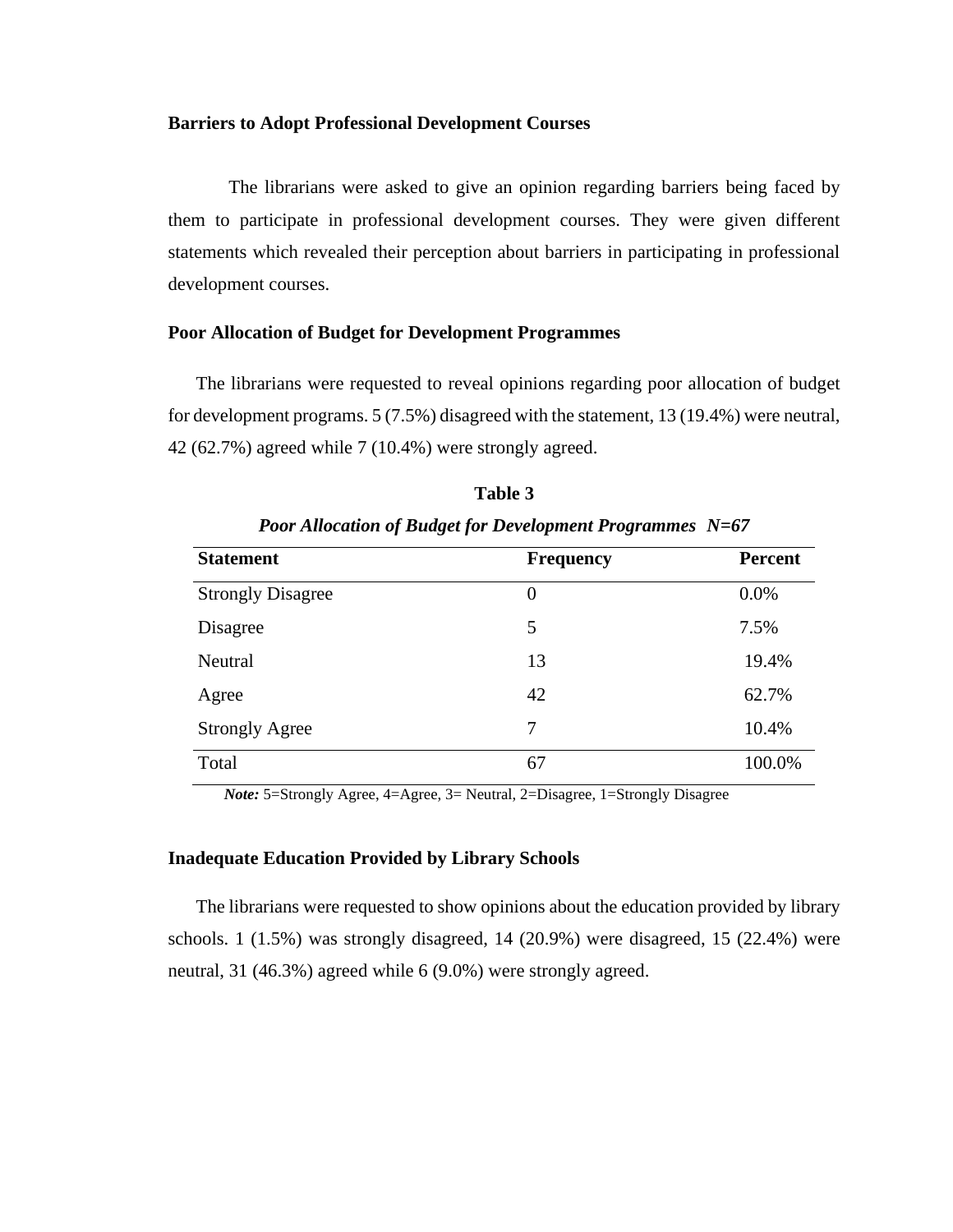



#### **Trainings are Expensive**

The respondents were requested to show their opinion about whether trainings are very expensive. 13 (19.4%) disagreed, 16 (23.9%) were neutral, 32 (47.8%) agreed while 6 (9.0%) were strongly agreed. No one strongly disagreed.





#### **Lack of Time due to Official Work Load**

 The respondents were asked to show opinions regarding the short time available to participate in professional development courses due to the official workload. 2 (3.0%) strongly disagreed, 10 (14.9%) disagreed, 10 (14.9%) were neutral, 36 (53.7%) agreed while 9 (13.4%) strongly agreed. The received mean is 3.60 whereas the standard deviation of the same is 1.001.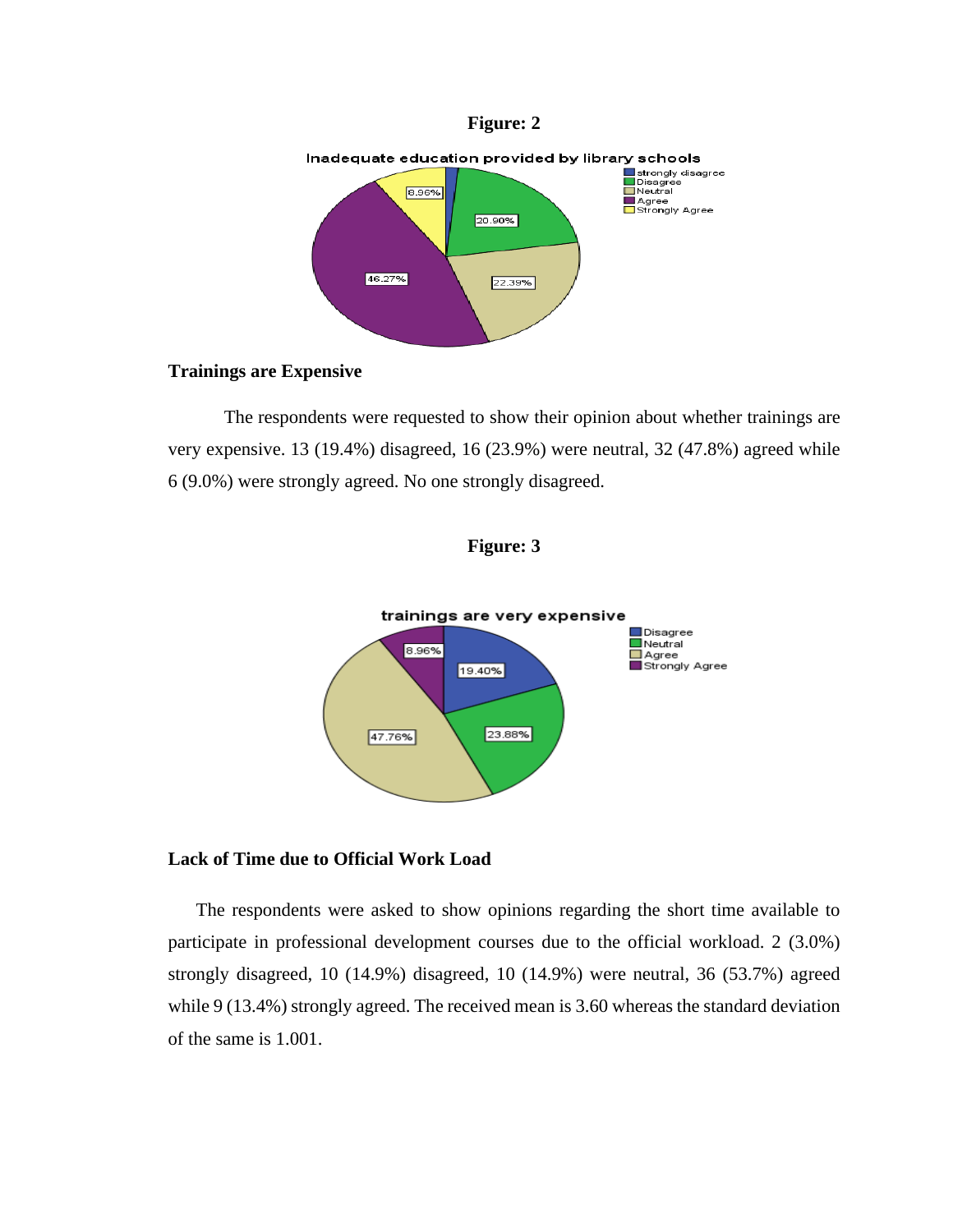| <b>Statement</b>         | <b>Frequency</b> | <b>Percent</b> |
|--------------------------|------------------|----------------|
| <b>Strongly Disagree</b> | 2                | 3.0%           |
| Disagree                 | 10               | 14.9%          |
| Neutral                  | 10               | 14.9%          |
| Agree                    | 36               | 53.7%          |
| <b>Strongly Agree</b>    | 9                | 13.4%          |
| Total                    | 67               | 100.0%         |

**Table 4** *Lack of Time due to Official Work Load N=67*

*Note:* 5=Strongly Agree, 4=Agree, 3= Neutral, 2=Disagree, 1=Strongly Disagree

#### **Lack of Time due to Extensive Research Work**

 The respondents were asked to show opinions about the lack of time due to extensive research work. 1 (1.5%) was strongly disagreed, 14 (20.9%) disagreed, 11 (16.4%) were neutral, 29 (43.3%) were agreed while 12 (17.9%) were strongly agreed. The received mean is 3.55 whereas the standard deviation of the same is 1.063.

| <b>Lack of Time due to Extensive Research Work</b> |                  | $N = 67$       |  |
|----------------------------------------------------|------------------|----------------|--|
| <b>Statement</b>                                   | <b>Frequency</b> | <b>Percent</b> |  |
| <b>Strongly Disagree</b>                           | 1                | 1.5%           |  |
| Disagree                                           | 14               | 20.9%          |  |
| Neutral                                            | 11               | 16.4%          |  |
| Agree                                              | 29               | 43.3%          |  |
| <b>Strongly Agree</b>                              | 12               | 17.9%          |  |
| Total                                              | 67               | 100.0%         |  |

| Table 5                           |  |  |
|-----------------------------------|--|--|
| me due to Extensive Research Worl |  |  |

*Note:* 5=Strongly Agree, 4=Agree, 3= Neutral, 2=Disagree, 1=Strongly Disagree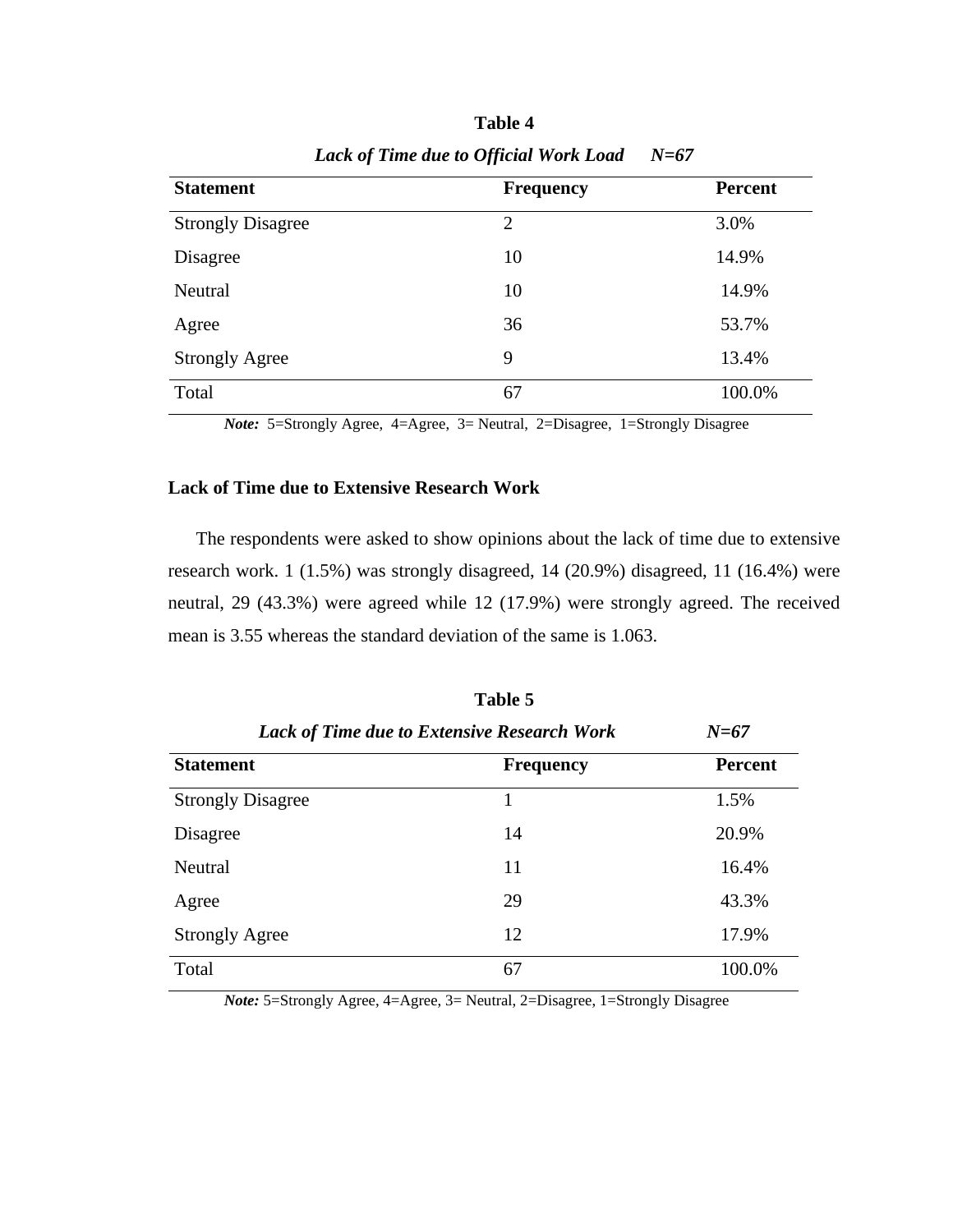### **Shortage of Staff**

The respondents were asked to reveal opinion about the shortage of staff in the library. 1 (1.5%) was strongly disagreed, 12 (17.9%) were disagreed, 6 (9.0%) were neutral, 37 (55.2%) agreed while 11 (16.4%) were strongly agreed.





#### **Lack of Time for Training**

The librarians were asked to show opinions about the lack of time for participating in training activities. 1 (1.5%) strongly disagreed, 13 (19.4%) disagreed, 13 (19.4%) were neutral, 28 (41.8%) agreed while 12 (17.9%) strongly agreed. The received mean is 3.55 whereas the standard deviation of the same is 1.049.

**Table 6**

| <b>Lack of Time for Training</b><br>$N = 67$ |                  |                |  |
|----------------------------------------------|------------------|----------------|--|
| <b>Statement</b>                             | <b>Frequency</b> | <b>Percent</b> |  |
| <b>Strongly Disagree</b>                     |                  | 1.5%           |  |
| Disagree                                     | 13               | 19.4%          |  |
| Neutral                                      | 13               | 19.4%          |  |
| Agree                                        | 28               | 41.8%          |  |
| <b>Strongly Agree</b>                        | 12               | 17.9%          |  |
| Total                                        | 67               | 100.0%         |  |

*Note:* 5=Strongly Agree, 4=Agree, 3= Neutral, 2=Disagree, 1=Strongly Disagree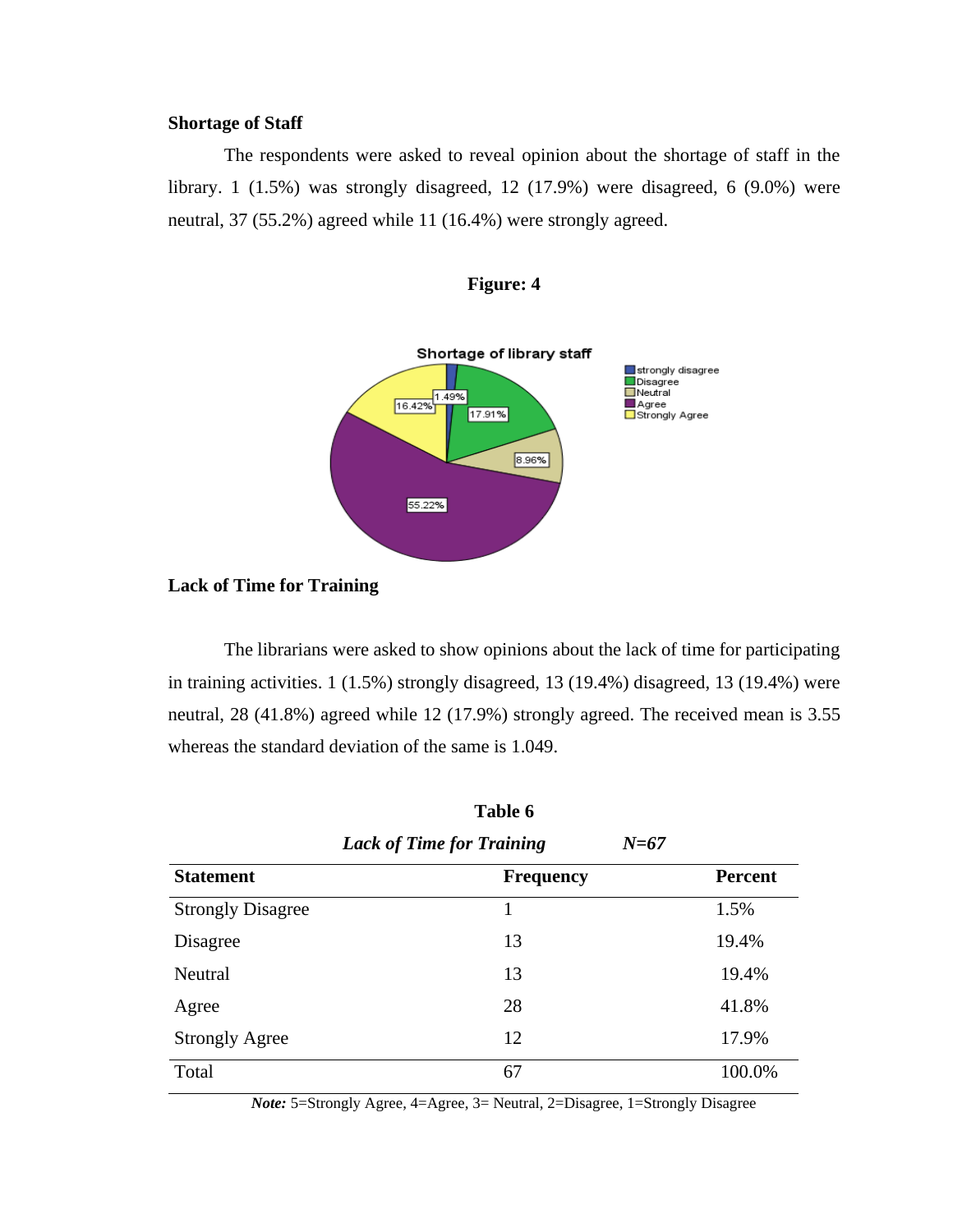#### **University Authorities do not Facilitate the Library Professionals**

The respondents were asked to reveal their opinion about the lack of supportive behavior by the university authorities. 14 (20.9%) disagreed the statement, 12 (17.9%) were neutral, 24 (35.8%) agreed while 17 (25.4%) were strongly agreed. The received mean is 3.66 whereas the standard deviation of the same is 1.081.

| Children and Thursday and the Lucianus and Electure (1905) Contains 19-07 |                  |                |
|---------------------------------------------------------------------------|------------------|----------------|
| <b>Statement</b>                                                          | <b>Frequency</b> | <b>Percent</b> |
| <b>Strongly Disagree</b>                                                  | $\overline{0}$   | 0.0%           |
| Disagree                                                                  | 14               | 20.9%          |
| Neutral                                                                   | 12               | 17.9%          |
| Agree                                                                     | 24               | 35.8%          |
| <b>Strongly Agree</b>                                                     | 17               | 25.4%          |
| Total                                                                     | 67               | 100.0%         |

*University Authorities do not Facilitate the Library Professionals N=67*

**Table 7**

*Note:* 5=Strongly Agree, 4=Agree, 3= Neutral, 2=Disagree, 1=Strongly Disagree

## **Descriptive Statistics of Barriers for Adoption of PDC:**

Following table 8 shows that budget plays a major role in the implementation of Professional Development Courses (PDC) in universities with a mean of 3.76. Restricted policies in organizations also play a crucial role in the adoption of PDC with a mean of 3.72. The majority of the respondents mentioned that the shortage of library staff is a great hurdle in the application of PDC. Most of the library professionals also gave the opinion that university authorities did not facilitate the initiation of PDC. Other worth mentioning barriers include lack of time due to official work-load, lack of required information about training courses, lack of time to receive training, shortage of time on account of extensive research-based activities, lack of dedication from the organizers of the courses, inadequate qualified candidates, expensive training activities and inadequate education provided by Library Schools.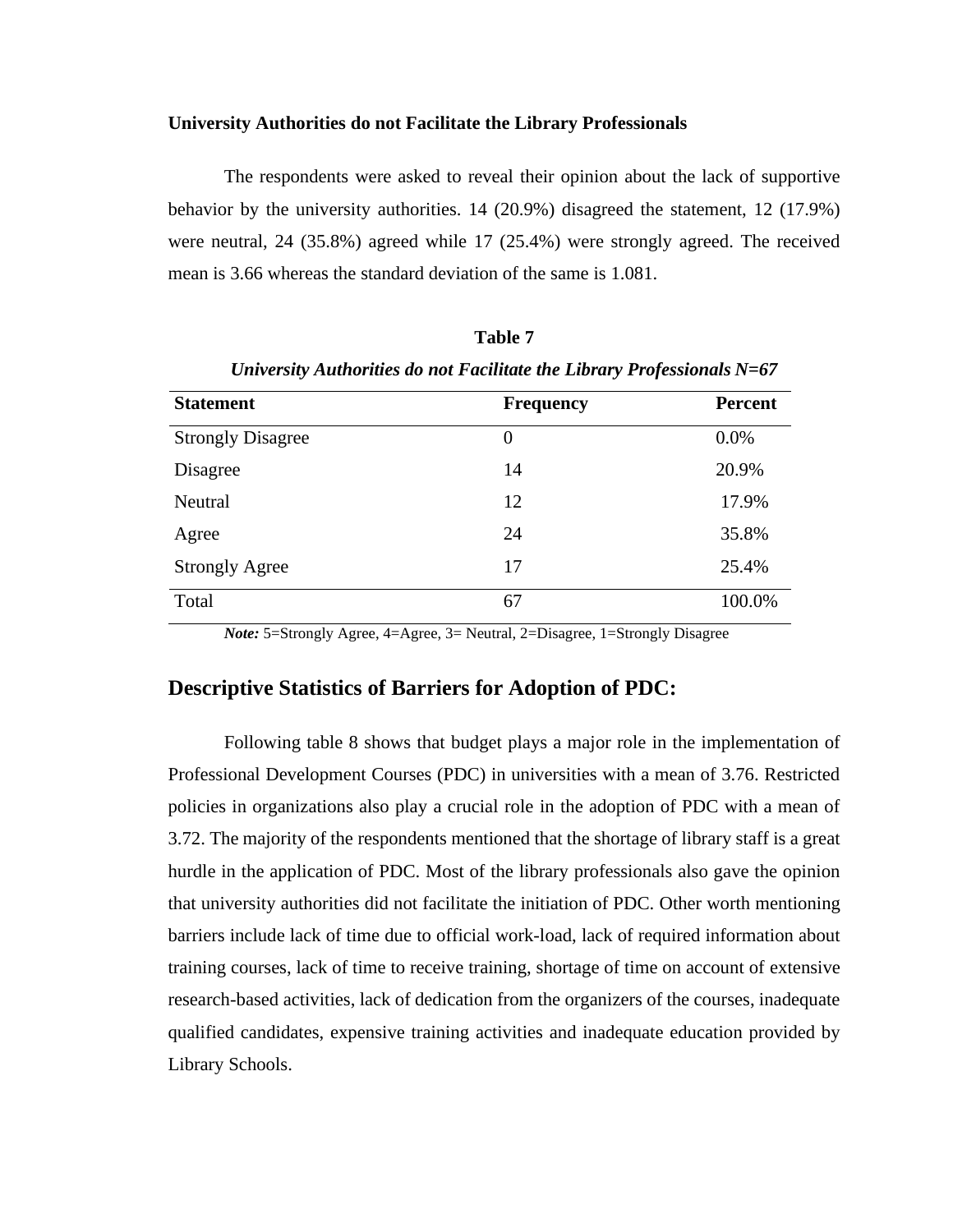#### **Table 8**

| <b>Problems to Participate in PDCs</b>                    | <b>Mean</b> | <b>Std. Deviation</b> |
|-----------------------------------------------------------|-------------|-----------------------|
| Poor allocation of budget for development programs        | 3.76        | .740                  |
| <b>Restricted Policies in organizations</b>               | 3.72        | .867                  |
| Shortage of library staff                                 | 3.67        | 1.006                 |
| University authority does not facilitate the library      | 3.66        | 1.081                 |
| professionals                                             |             |                       |
| Lack of time due to official workload                     | 3.60        | 1.001                 |
| lack of information about training courses                | 3.58        | .972                  |
| Lack of training time                                     | 3.55        | 1.049                 |
| lack of time due to extensive research work               | 3.55        | 1.063                 |
| lack of dedication from the organizers of the development | 3.48        | .943                  |
| courses                                                   |             |                       |
| Inadequate qualified candidates                           | 3.46        | .943                  |
| trainings are very expensive                              | 3.46        | .910                  |
| Inadequate education provided by library schools          | 3.40        | .970                  |

#### *Descriptive Statistics of Barriers for the Adoption of PDC N=67*

Scale: 1= Strongly Disagree, 2= Disagree, 3= Neutral, 4= Agree, 5= Strongly Agree

## **DISCUSSION**

The purpose of the academic libraries is to support the curriculum and enhance institutional research as described by Chaudhry 2001. Professional development courses are an effort to refresh knowledge, skills, and abilities. Mahmood (2002), stated that every profession in the world has changed day by day particularly the field of information which affects the libraries along with other professions. These researchers also add the advantages of the development programs which are the most important is to perform library operations (Maesaroh & Genoni 2010).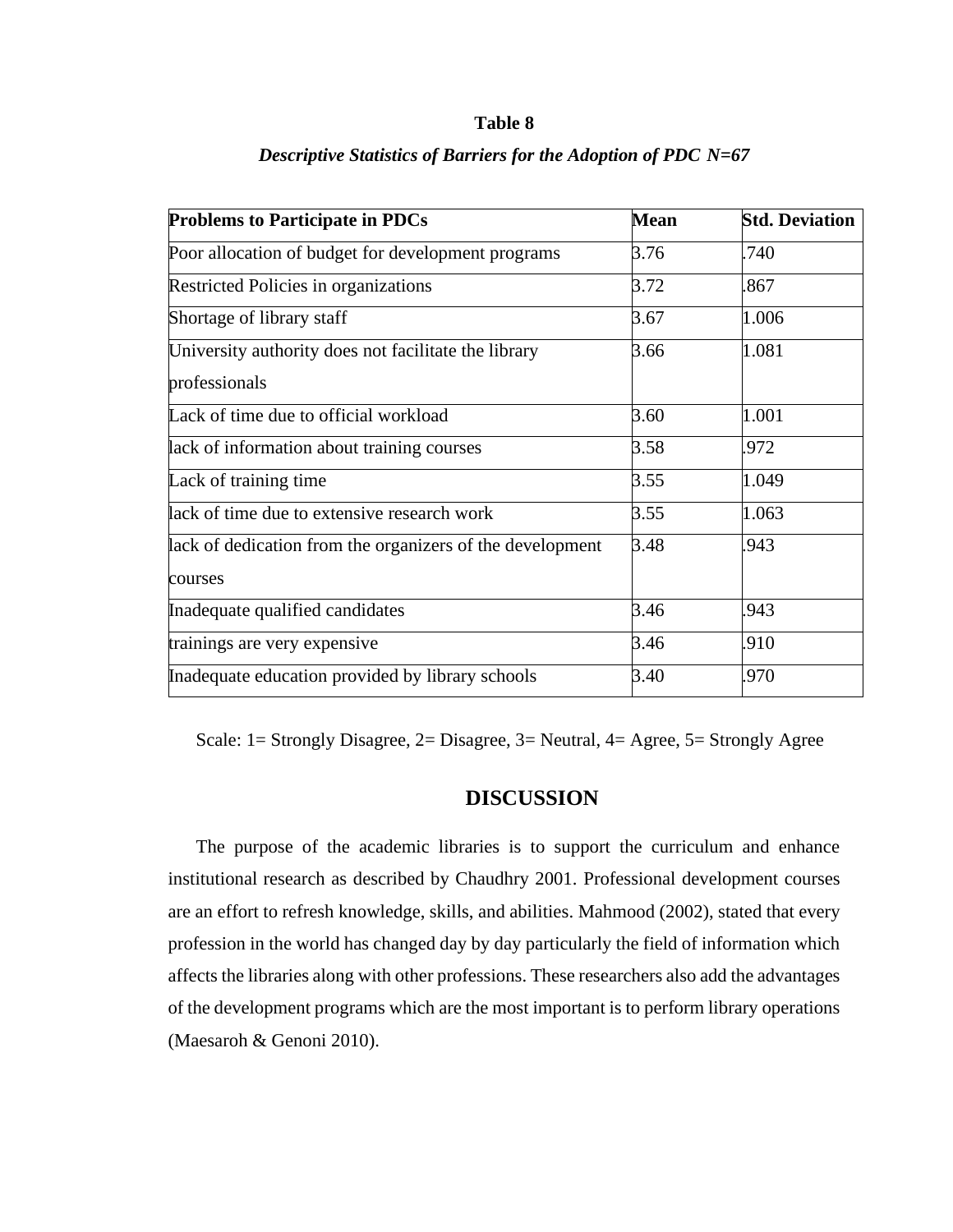Libraries in Pakistan are facing problems and the same case is with professional development programs of the library professionals. Library administration is not allocating its budget to professional developments. Some problems are associated with trainings like expensive trainings, lack of training time. It is observed during the study that organizations are not willing to support their librarians regarding PDC due to shortage of library staff, budgeting issues, and restricted policies of the universities. Lack of personal interest and extensive workload/assignments are the hurdles associated with the librarians.

 In the local scenario, Majid 2010 claimed that gained knowledge from the library schools had gone out of date after five years due to numerous advancements and changes in technology and techniques. In the present scenario, the development programs for library professionals are very essential for developing current skills regarding library operations particularly technical skills and technological skills.

Several barriers are associated with professional development that include poor allocation of budget for development programs, staffing issues, lack of development policies, etc. Maesaroh & Genoni 2010 stated that numerous factors affect the librarians in participating in professional development courses and these factors are budget, staffing, high workload, personal interest, lack of training time, and little know-how about the development programs.

In most of the libraries of Pakistan, library professionals are not provided learning opportunities. Majority of the libraries in Pakistan do not have any proper training unit to polish professional skills of the library professionals. Consequently, librarians remain unable to grab required skills according to fast coming changes in the academic environment. Emerging technologies are not applied in the libraries on account of the lack of awareness, motivation and required set of expertise. Users are not facilitated through the latest tools of technology. Library services are not transformed to support online teaching courses.

Adoption of Professional Development Courses (PDCs) may prove dynamic in the implementation of fruitful services for the users. Training activities increase efficacy of the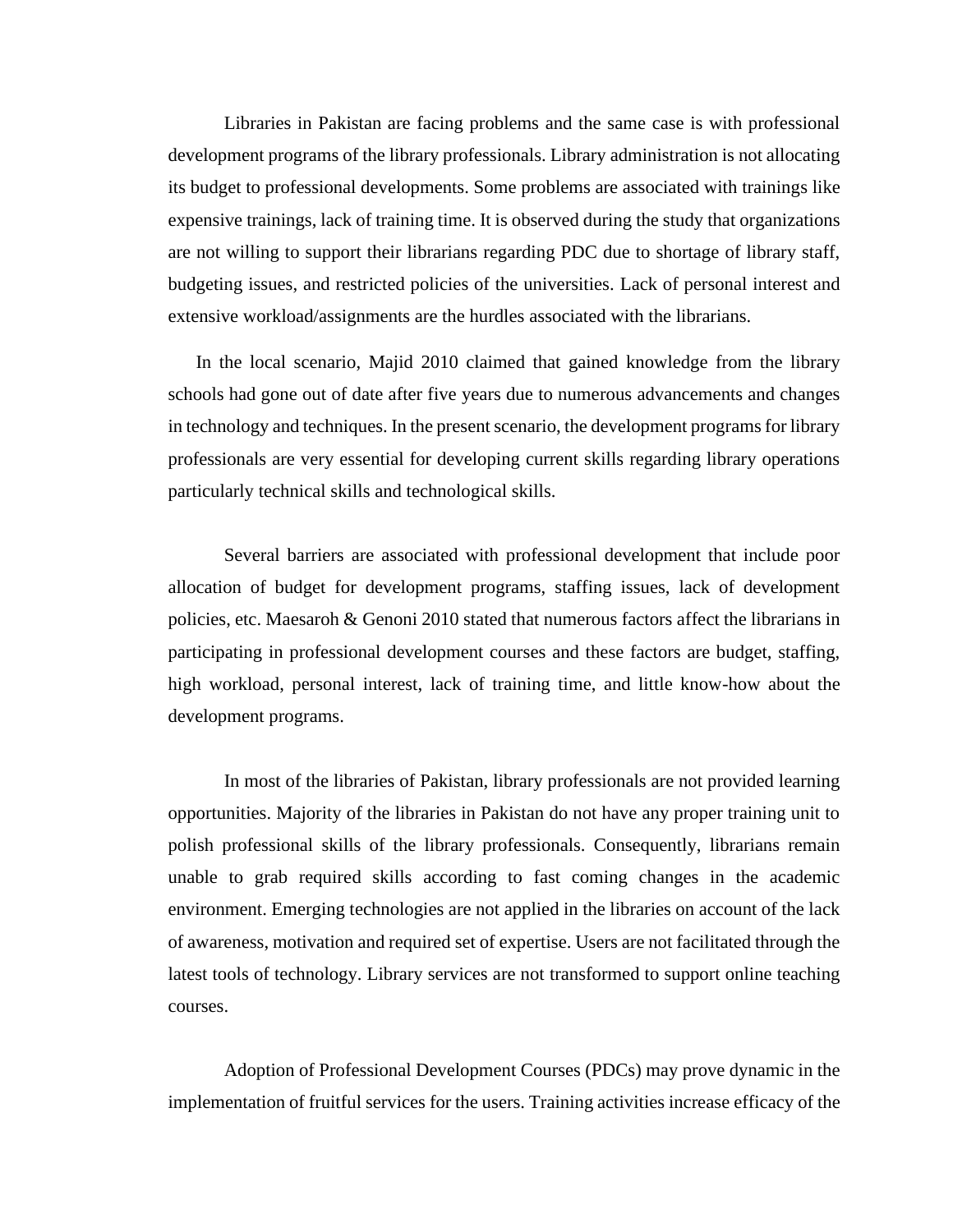library professionals. In-service learning opportunities prove vital in the provision of user centered services through smart techniques. Professional learning may bring a positive change in the working attitude of library practitioners.

In light of acquired data, analysis, and interpretations, it is revealed that a large number of professionals are well aware of term professional development and young library professionals are very keen to participate in development programs and they spend almost 20 hours for development in a month. A large number of respondents revealed that they are satisfied with the development programs conducted by the library associations. Respondents are agreed that development activities enable the librarians to polish their existing skills, learn new skills like research skills, managerial skills, communication skills, etc.

By removing the barriers in participating in professional development programs, more library professionals will attract towards professional development. By allocation of budget, staffing issues and incentives will generate more positive results in the future.

Following figure 5.0 reveals major problems which are faced by library professionals to participate in Professional Development Courses (PDCs):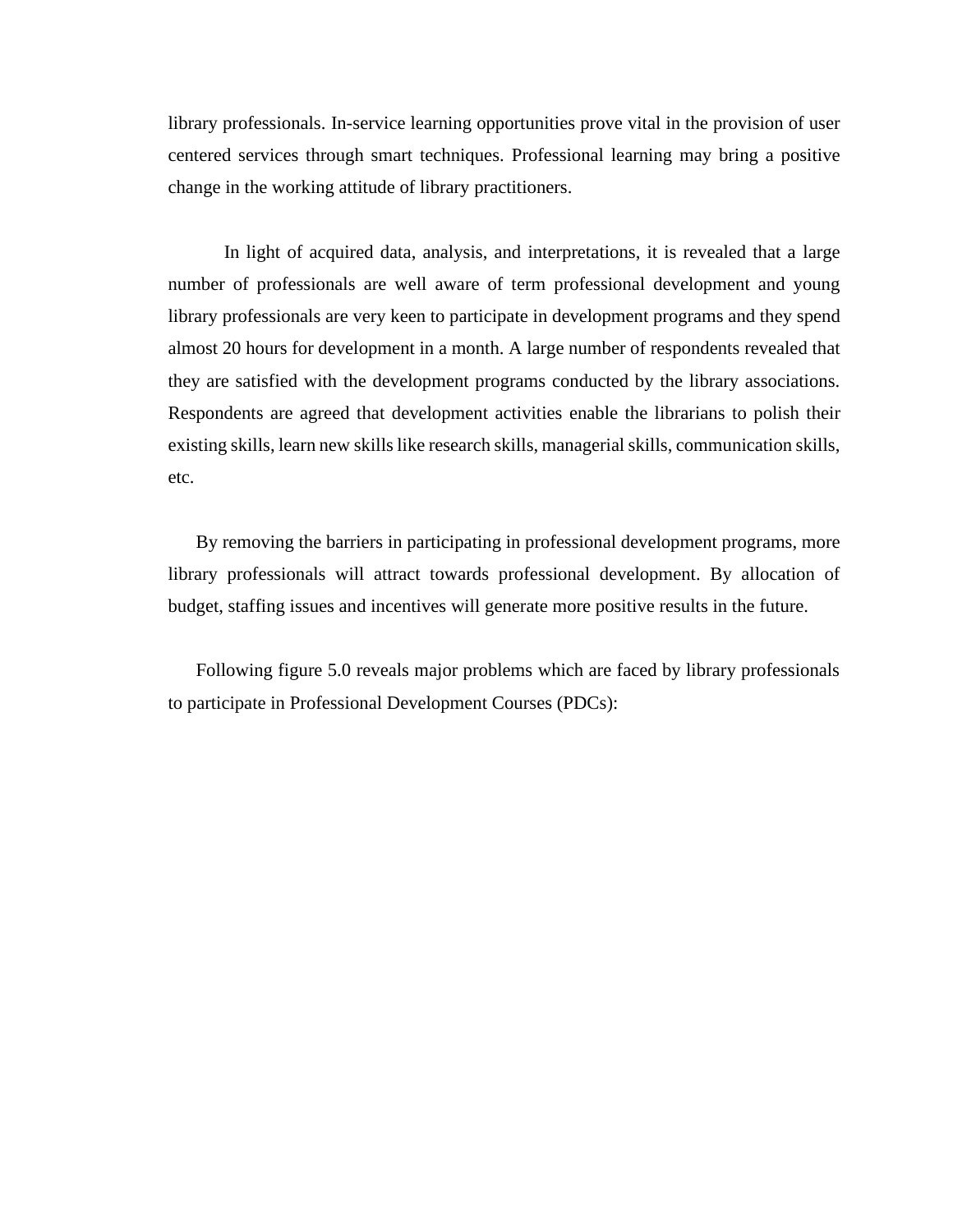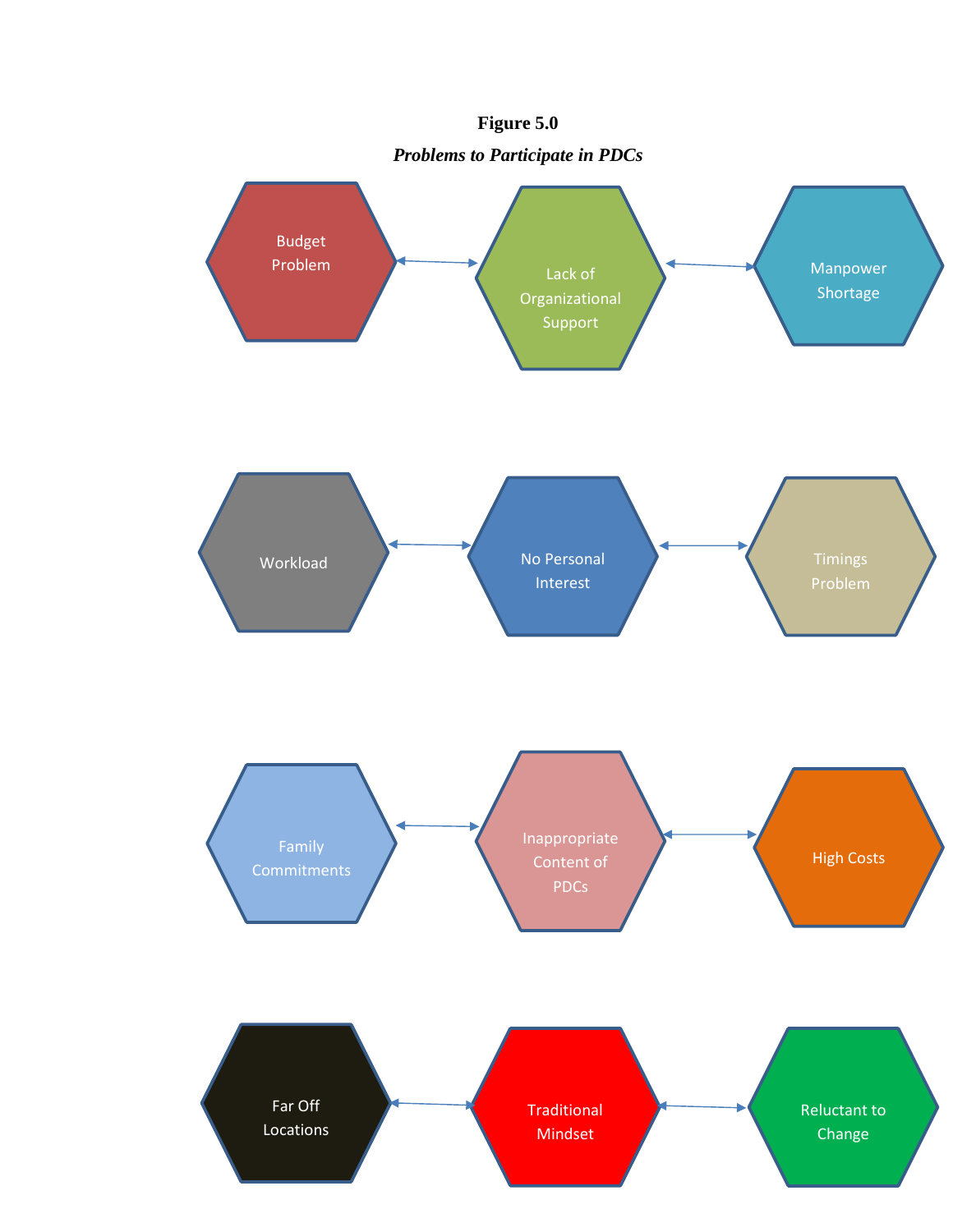## **RECOMMENDATIONS**

After deeply reviewing the findings of the study and to improve the situation related to professional development courses, the following recommendations are made and described briefly in the following:

- 1. Budget issues should be solved and sufficient and special allocation of the budget should be made available for professional development programs and activities.
- 2. Library administration should encourage their library professionals in participating in courses.
- 3. The charges for conferences, workshops, symposiums, and lectures should be convenient so that maximum participants may actively join these activities.
- 4. Professional development policies should be prepared at the national level for the better interest of academic libraries.
- 5. Library administration should send their active members with positive dedications rather than personal favoritism.
- 6. The issues of library staff's shortage should be solved which ultimate cause of better performance.
- 7. The library professionals should encourage self-learning rather than think of allocation on trainings.
- 8. The associations which are responsible to organize the development programs must facilitate their participants for maximum facilities.
- 9. Publicity of the development courses should be made on a large basis.
- 10. Maximum attention should be given to venues of the workshops, lectures, etc.
- 11. Transport allowance must be given to the participants by the academic libraries or organizations.

Following figure 6.0 offer solutions related to PDCs in university libraries of public sector: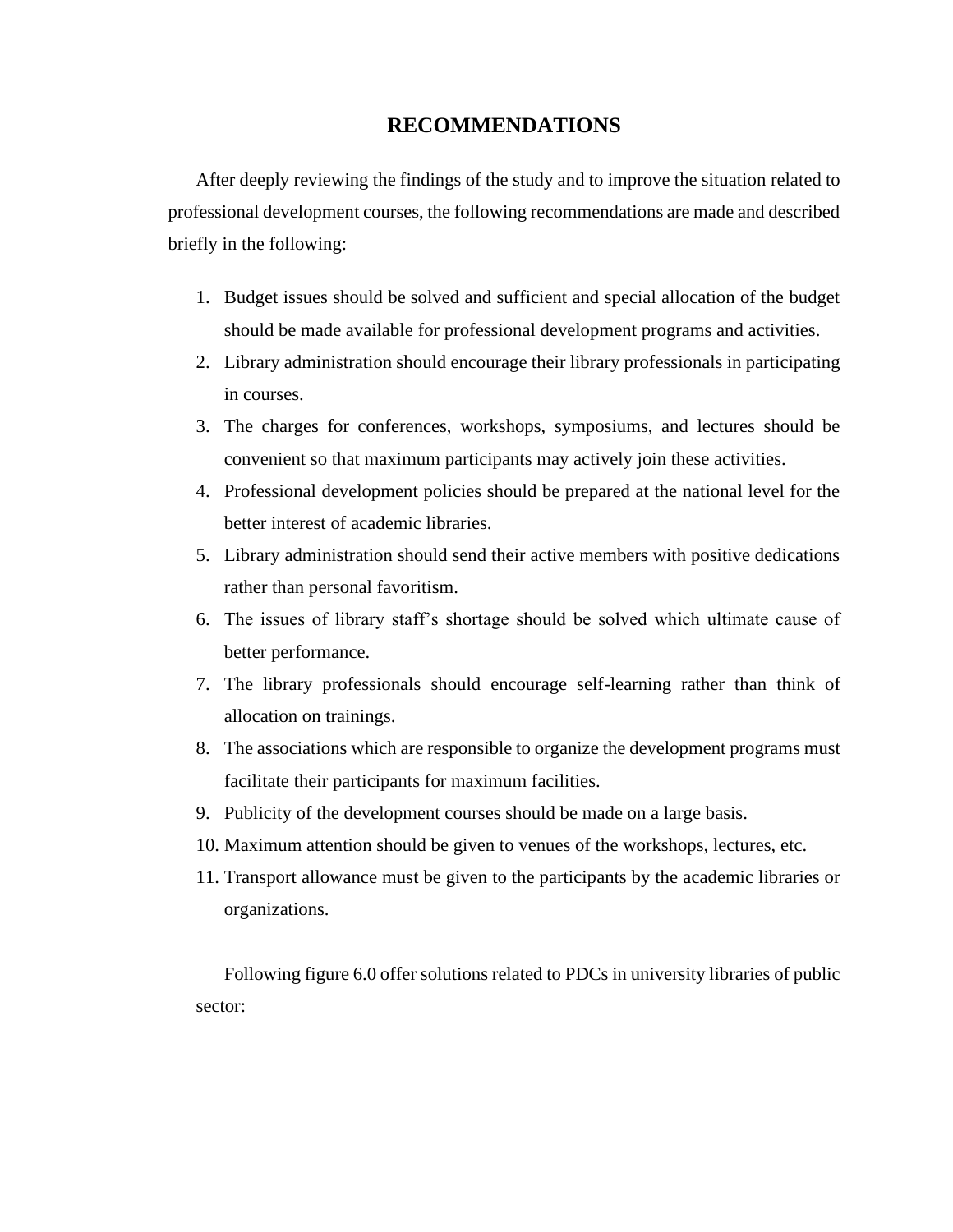

## **Figure 6.0**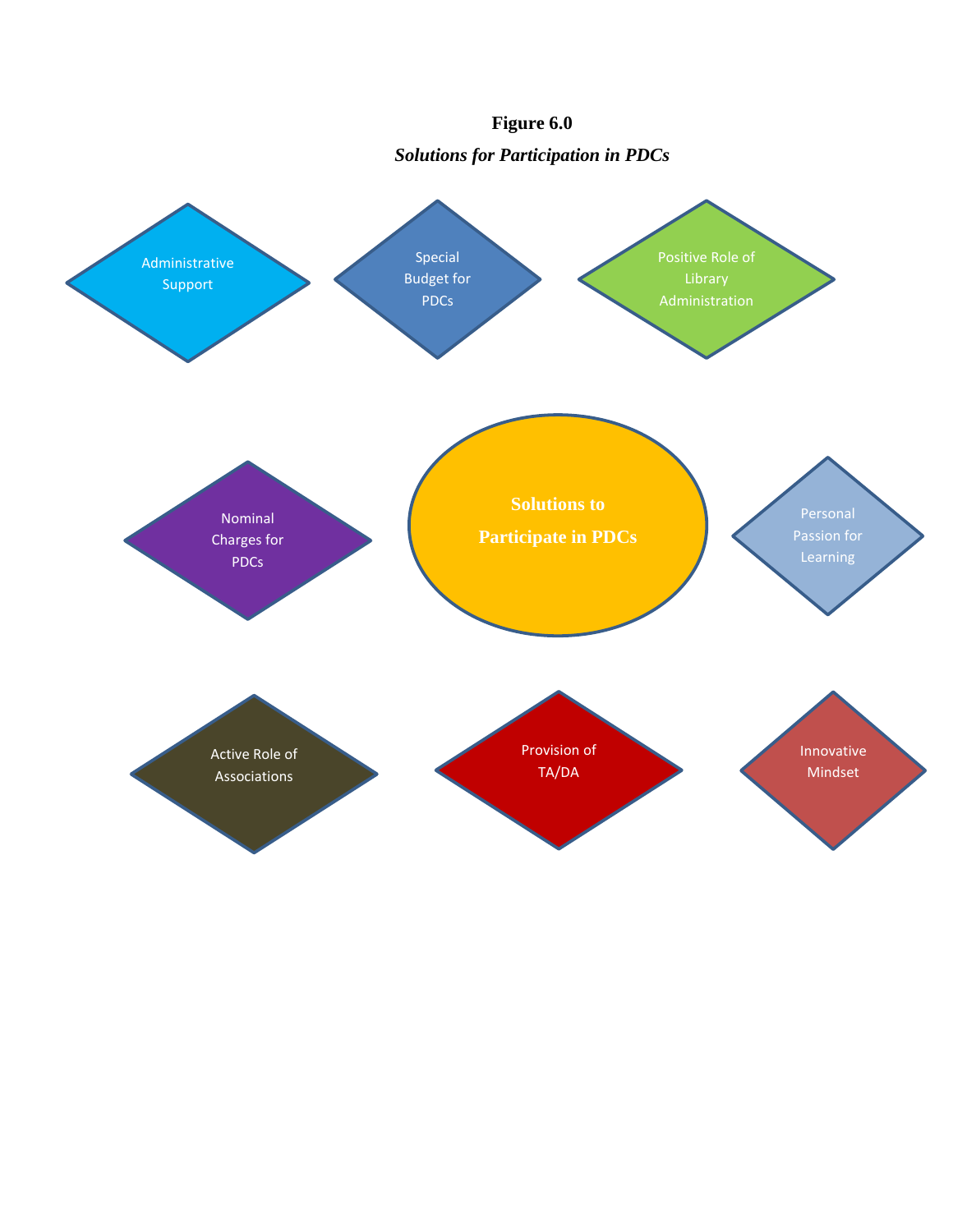#### **REFERENCES**

- Ajeemsha, S., & Madhusudhan, M. (2014). Continuing professional development for library semi-professionals in central university libraries of India. *Continuing Professional Development*, *4*, 3.
- Alenzuela, R. C. , Cantel, A. M. B. , & Peleña, M. C. T. (2020). Developing a competency index for librarians: Benchmark for capacity building, LIS education, and continuing professional development. In Proceedings of the 9th Eurasian Academic Libraries Conference, September 30-October 2, 2020 (pp. 59-73). Nur-Sultan, Kazakhstan: Nazarbayev University.
- Anasi, S., & Ali, H. (2014). Academic librarians' perceptions of the benefits and challenges of adopting e-learning for continuing professional development in Lagos state, Nigeria. *New Library World*, *115*(7/8), 340-354.
- Asante, E., & Alemna, A. A. (2015). Training and development issues: Evidence form polytechnic libraries in Ghana. *Library Philosophy and Practice*, 1–26.
- Block, K. J., & Kelly, J. A. (2001). Integrating informal professional development into the work of reference. *The Reference Librarian*, *34*(72), 207-217.
- Broady-Preston, J. (2009). Professional education, development and training in a Web 2.0 environment: A case study of the UK. *New Library World*, *110*(5/6), 265-279.
- Chantal, L. B., Clarence, M., Loran, C. P., Craig, Z., Cody, C. and Michael, F. (2019). Shifting Culture: Professional Development through Academic Course Transformation, Change: The Magazine of Higher Learning, 51(1), 35- 41, DOI: [10.1080/00091383.2019.1547077](https://doi.org/10.1080/00091383.2019.1547077)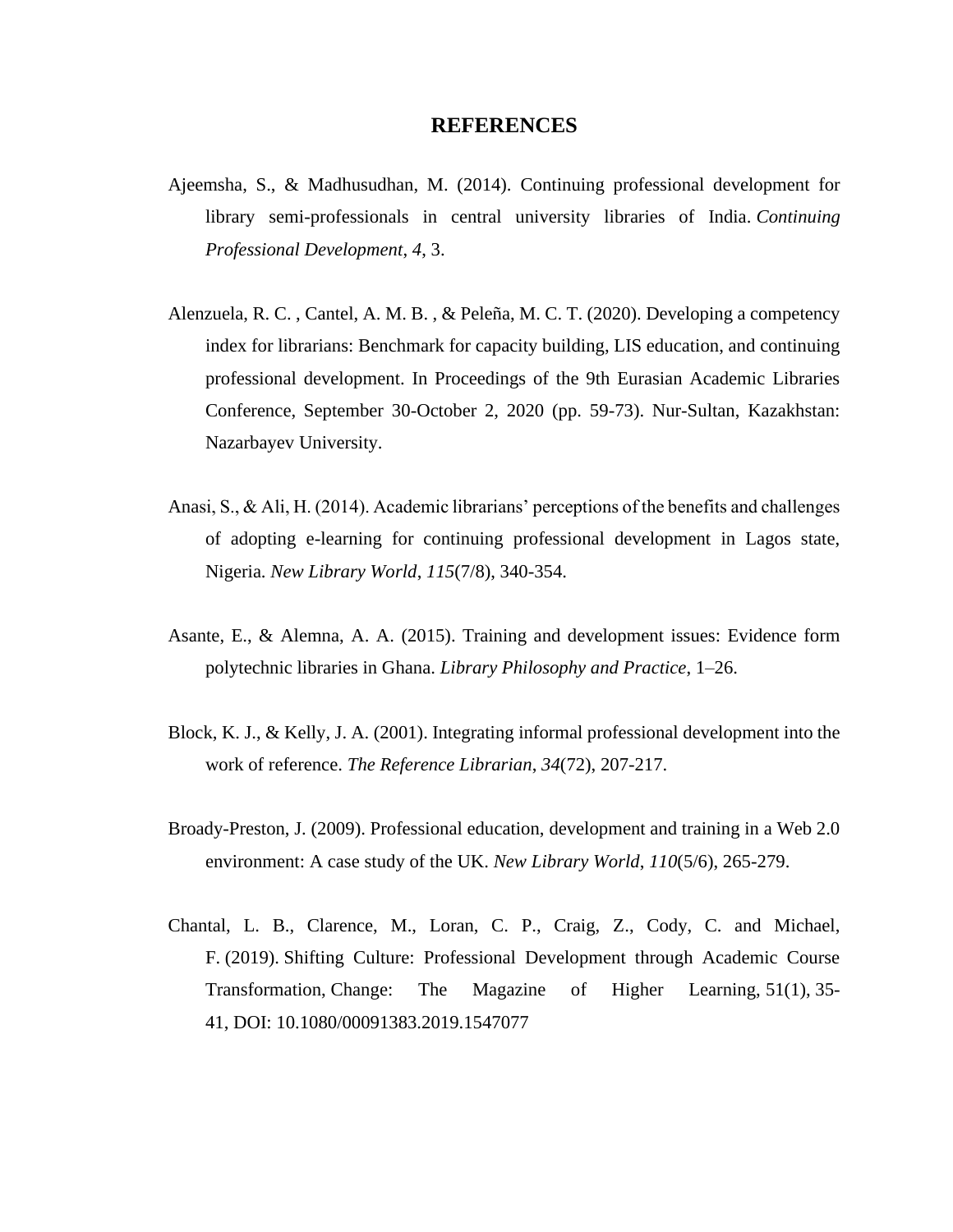- Cobblah, M. A. (2015). *The contribution of staff training and development programmes to effective library and information services in selected university libraries in Ghana* (Doctoral dissertation).
- Cobblah, Mac-Anthony & Van der Walt, Thomas. (2016). Staff training and development programmes and work performance in the university libraries in Ghana. Information Development. 33. 10.1177/0266666916665234.
- Creswell, J.W. (2012). *Research design: qualitative, quantitative and mixed methods approaches,* New Delhi: Sage publications India Pvt Ltd, 3rd Edition 3-4
- Engetou, E. (2017). The Impact of Training and Development on Organizational Performance. (Doctoral dissertation).
- Khan, S. A., & Bhatti, R. (2014). Professional Issues and Challenges Confronted by Pakistan Library Association in the Development of Librarianship in Pakistan. *Chinese Librarianship*, (37).
- Maesaroh, I., & Genoni, P. (2009). Education and continuing professional development for Indonesian academic librarians: a survey. *Library Management*, *30*(8/9), 524-538.
- Maesaroh, I., & Genoni, P. (2010). An investigation of the continuing professional development practices of Indonesian academic libraries. *Library Management*, *31*(8/9), 621-634.
- Mathew, K. S., Baby, M. D., & Pillai, S. S. (2011). Professional development of academic library professionals in Kerala. *Education for Information*, *28*(2-4), 215-225.
- Otsonu, A. S., Asom, F., Zuwaira, A., & Olije, O. A. (2017). Challenges and strategies to enhance staff development for effective library services in special libraries in benue state-nigeria. *International Journal of Education, Learning and Development*, 4